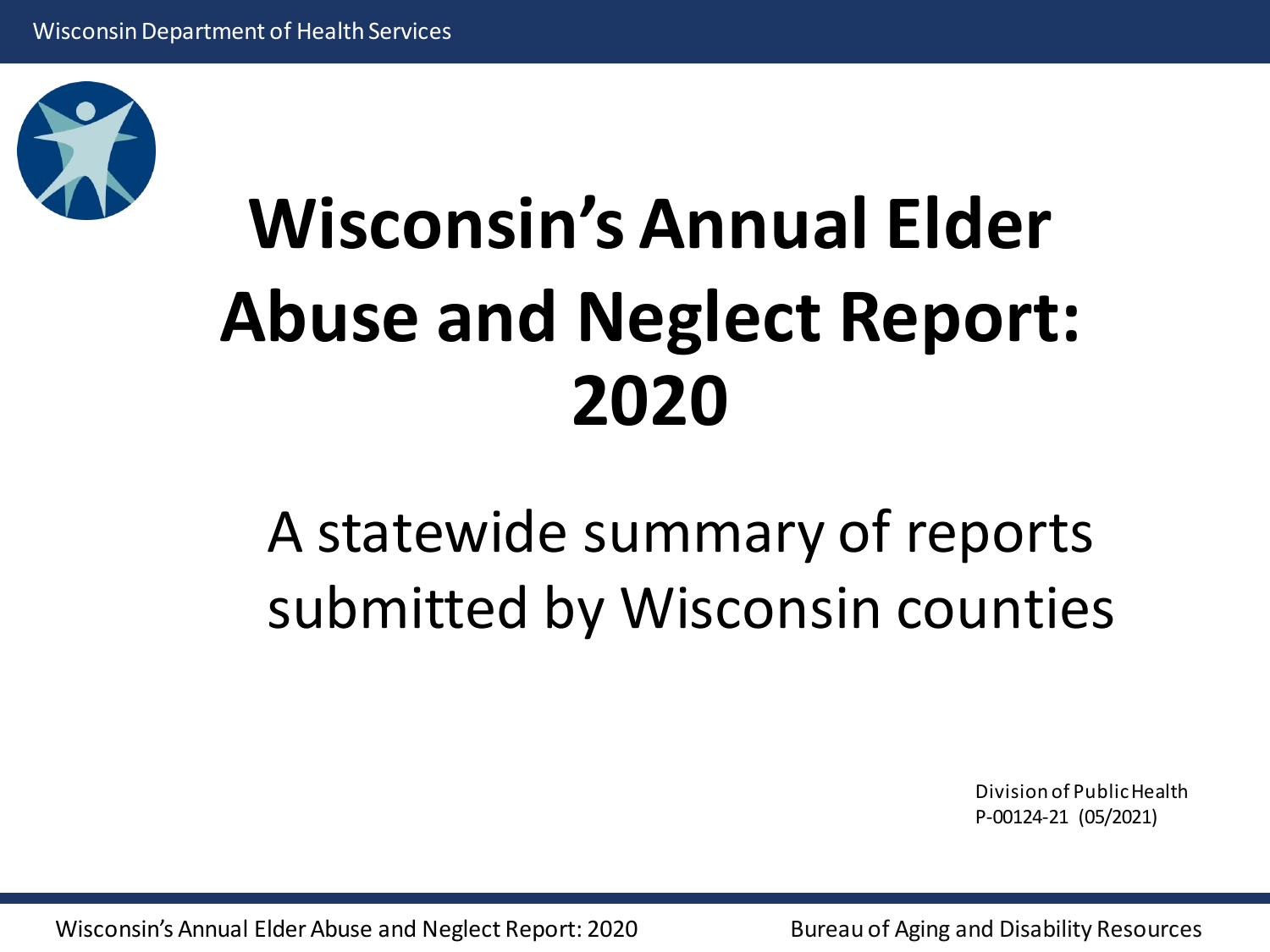

# Introduction: The Annual Elder Abuse and Neglect Report

In Wisconsin, county agencies receive elder abuse, neglect, and financial exploitation referrals and determine whether a situation of abuse, neglect, or financial exploitation exists. They create individualized service plans to assist elder adults at risk and help ensure their safety.

After responding to a referral, county agencies file an incident report with the Department of Health Services, using the web-based Wisconsin Incident Tracking System (WITS). A compilation of all county reports from 2020 are the basis of this statewide report: *Wisconsin's Annual Elder Abuse and Neglect Report.*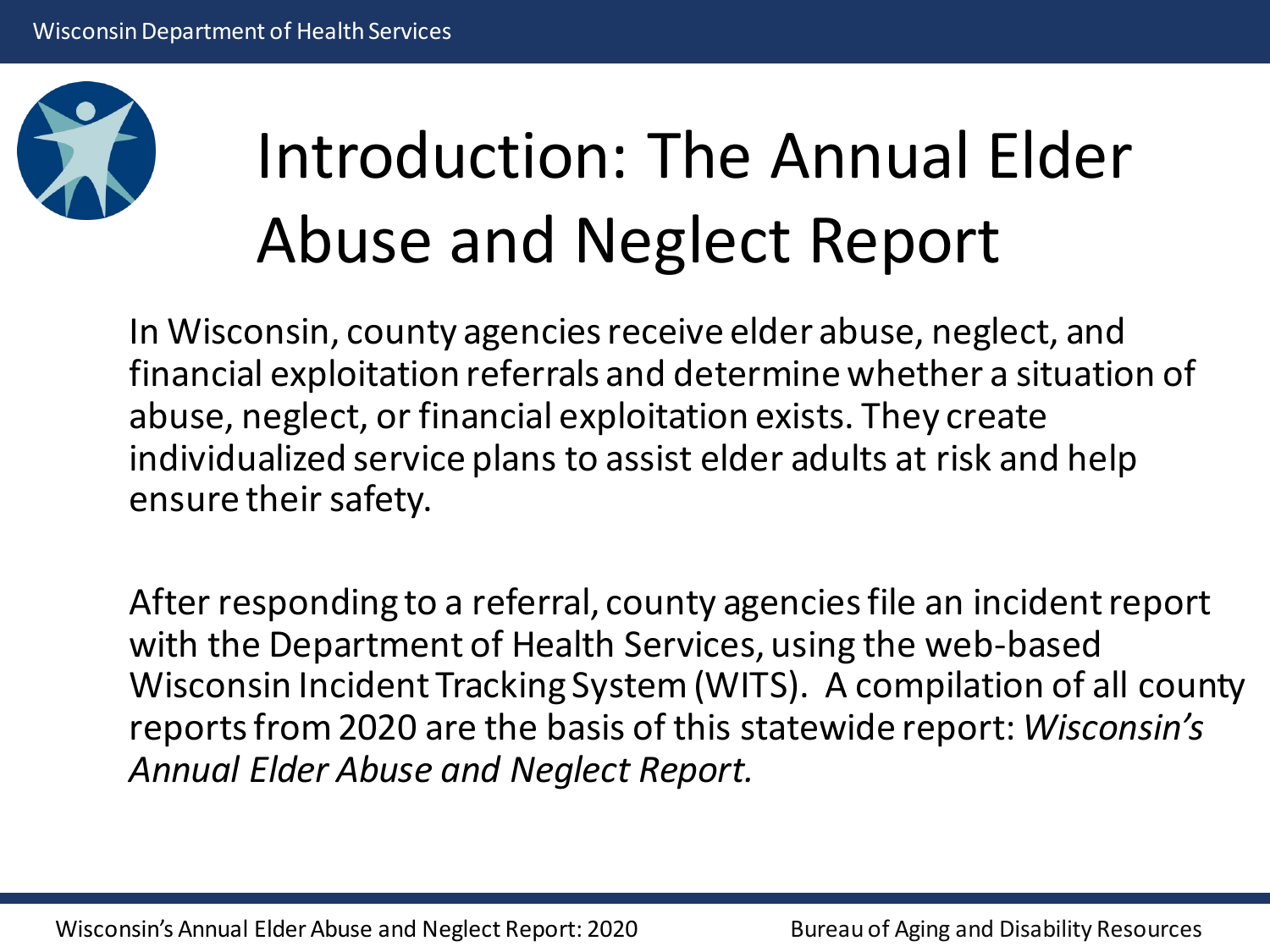

## 2020 Annual Report

This report documents and summarizes reported incidents in Wisconsin, providing information about:

- The types of abuse and neglect reported.
- The characteristics of elder adults at risk and alleged abusers.
- The local responses that guide the state's efforts to stop elder abuse.

Allegations of abuse, neglect, and exploitation of individuals living in licensed facilities are generally addressed by the Department of Health Services' Office of Caregiver Quality, which is located in the Division of Quality Assurance (DQA).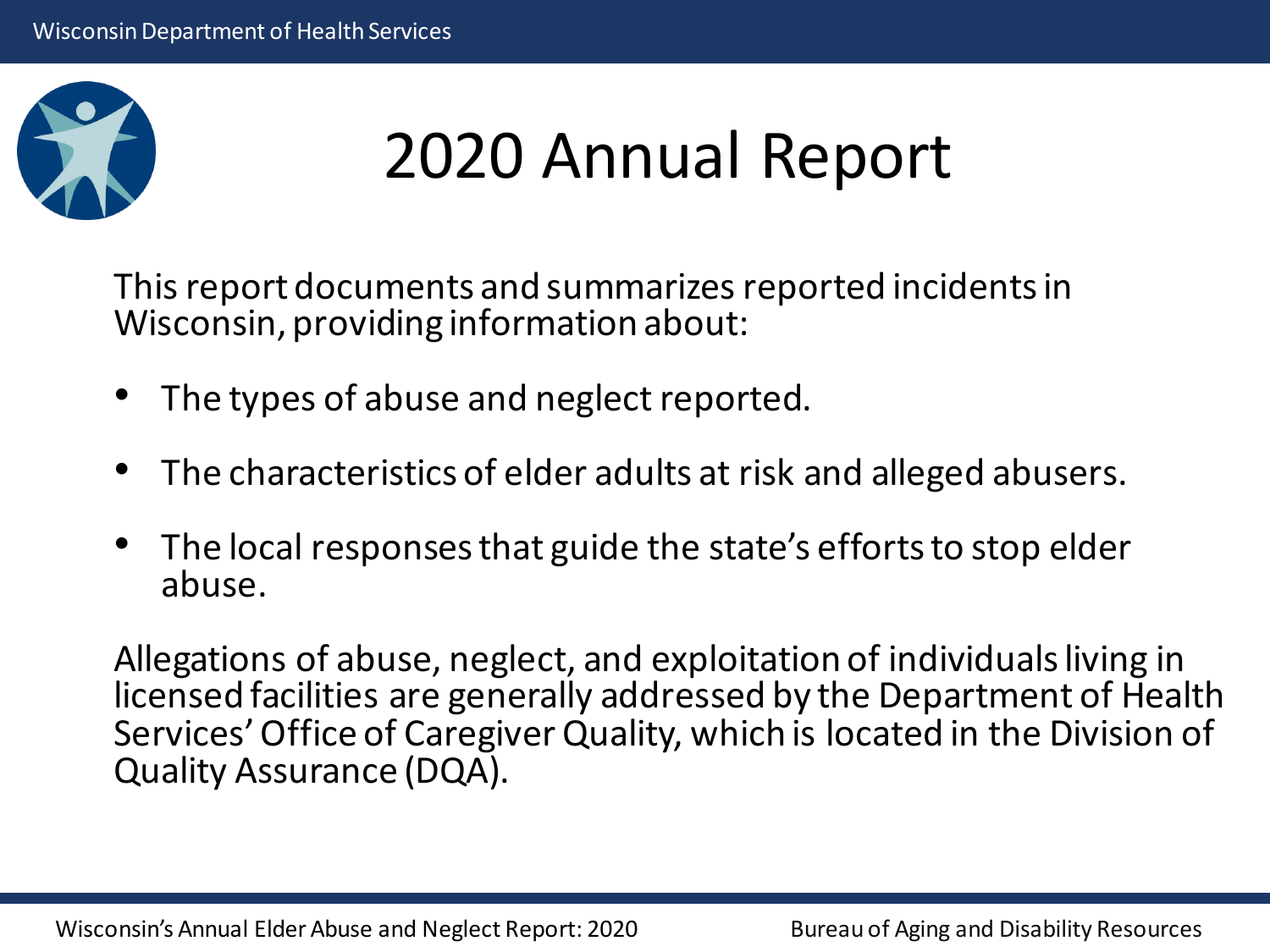

## Your Role in Reporting Abuse, Neglect, or Exploitation of Older Adults

Wisconsin has made great strides in identifying and protecting elders. No one should experience or endure abuse, neglect or exploitation. Let individuals know that you are concerned about them and that they are not alone. There are others who do understand and are there to help them stay safe.

Call your **County Help Line** if you need to talk to someone about suspected abuse, neglect, or exploitation of an elder adult at risk (ages 60 and older).

See<http://dhs.wisconsin.gov/aps/Contacts/aaragencies.htm> for these help line phone numbers.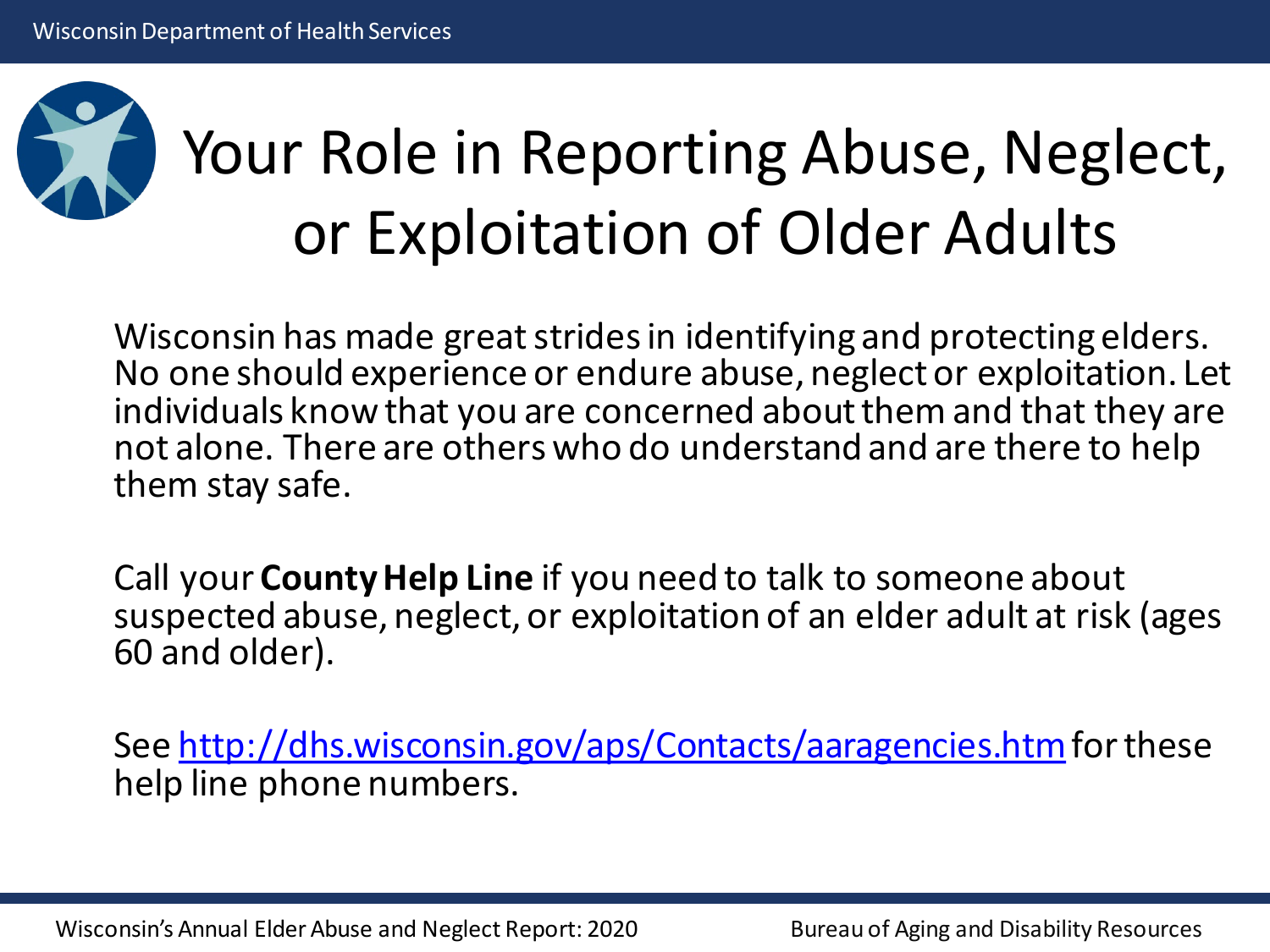

|                                       | <b>Number</b> | <b>Percent</b> |
|---------------------------------------|---------------|----------------|
| Self-neglect                          | 4,896         | 47.0%          |
| <b>Financial exploitation</b>         | 2,148         | 20.6%          |
| Neglect by others                     | 1,003         | 9.6%           |
| <b>Emotional abuse</b>                | 717           | 6.9%           |
| Physical abuse                        | 650           | 6.2%           |
| Sexual abuse                          | $4^{\circ}$   | 0.4%           |
| Unreasonable confinement or restraint |               | 0.1%           |
| Treatment without consent             |               | 0.0%           |
| Information only                      | 955           | 9.2%           |
| <b>Total</b>                          | 10,428        | 100.0%         |

*exploitation, and are not included in the analytic tables.*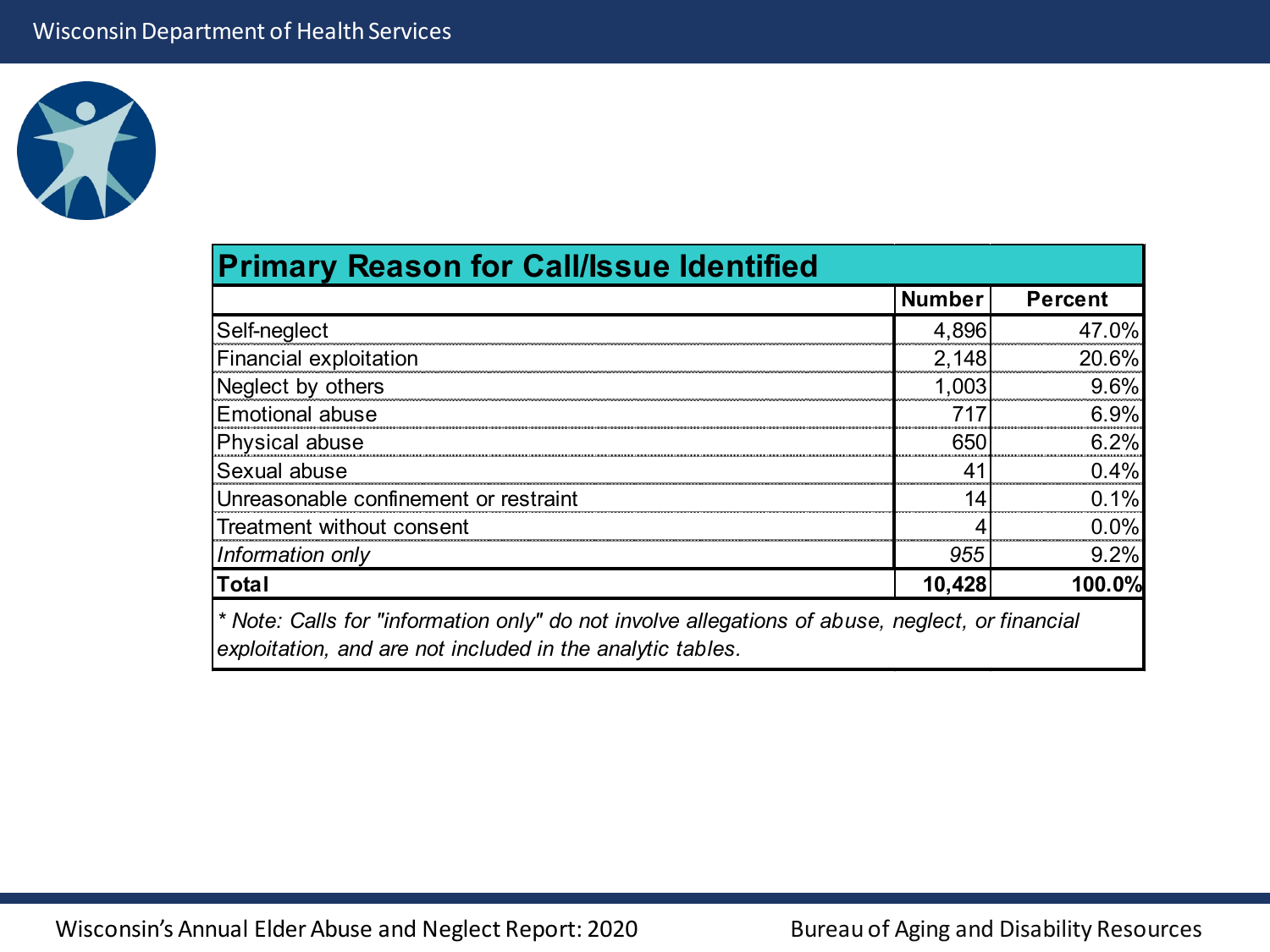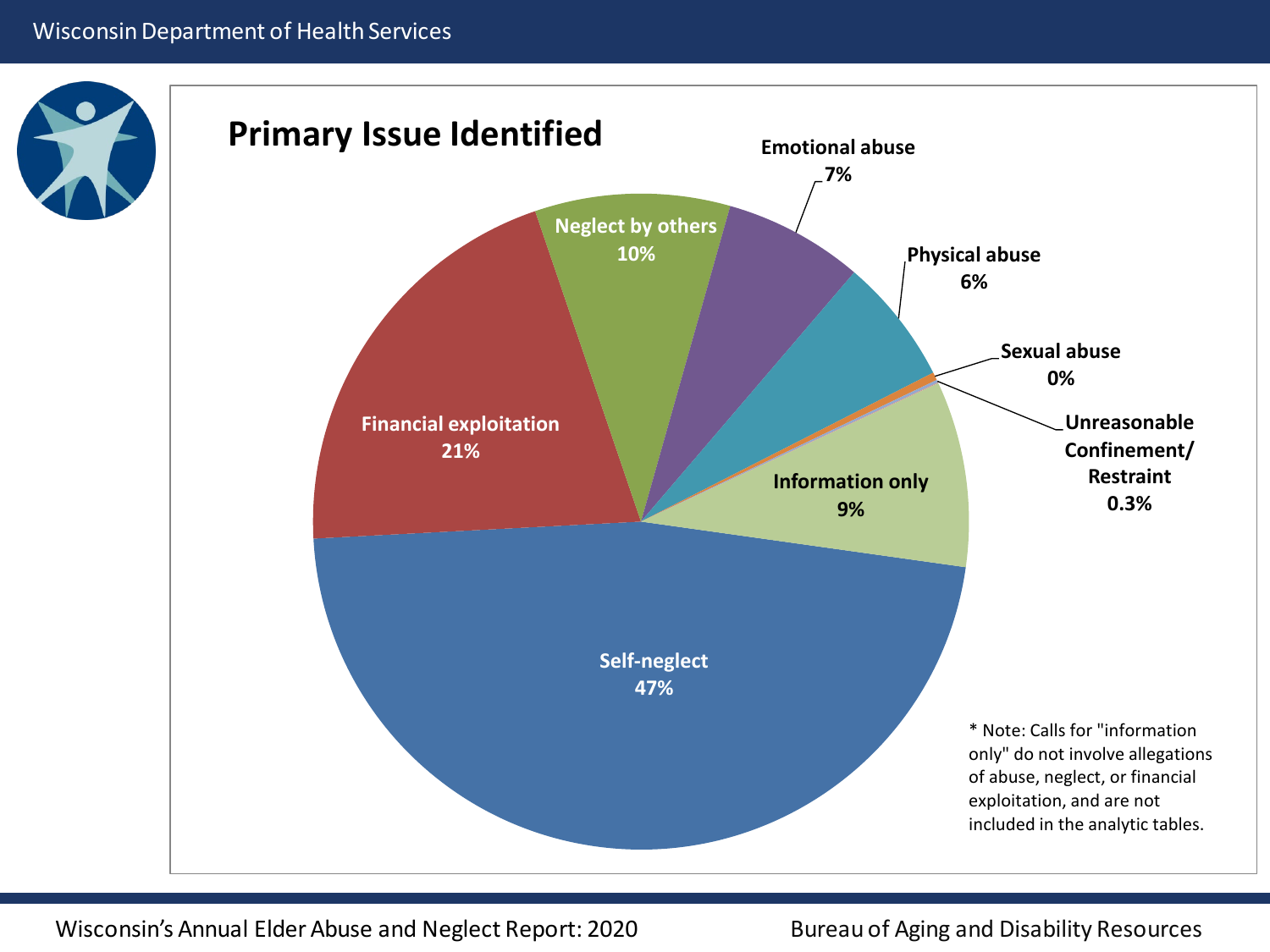

| <b>Previous Report on This Individual?</b> |        |                |
|--------------------------------------------|--------|----------------|
|                                            | Number | <b>Percent</b> |
| <b>No</b>                                  | 5.754  | 7%             |
| Yes                                        | ' 873  | 3%             |
| <b>Unknown</b>                             |        | 3.9%l          |
| Total                                      | 9.473  | 100.0%         |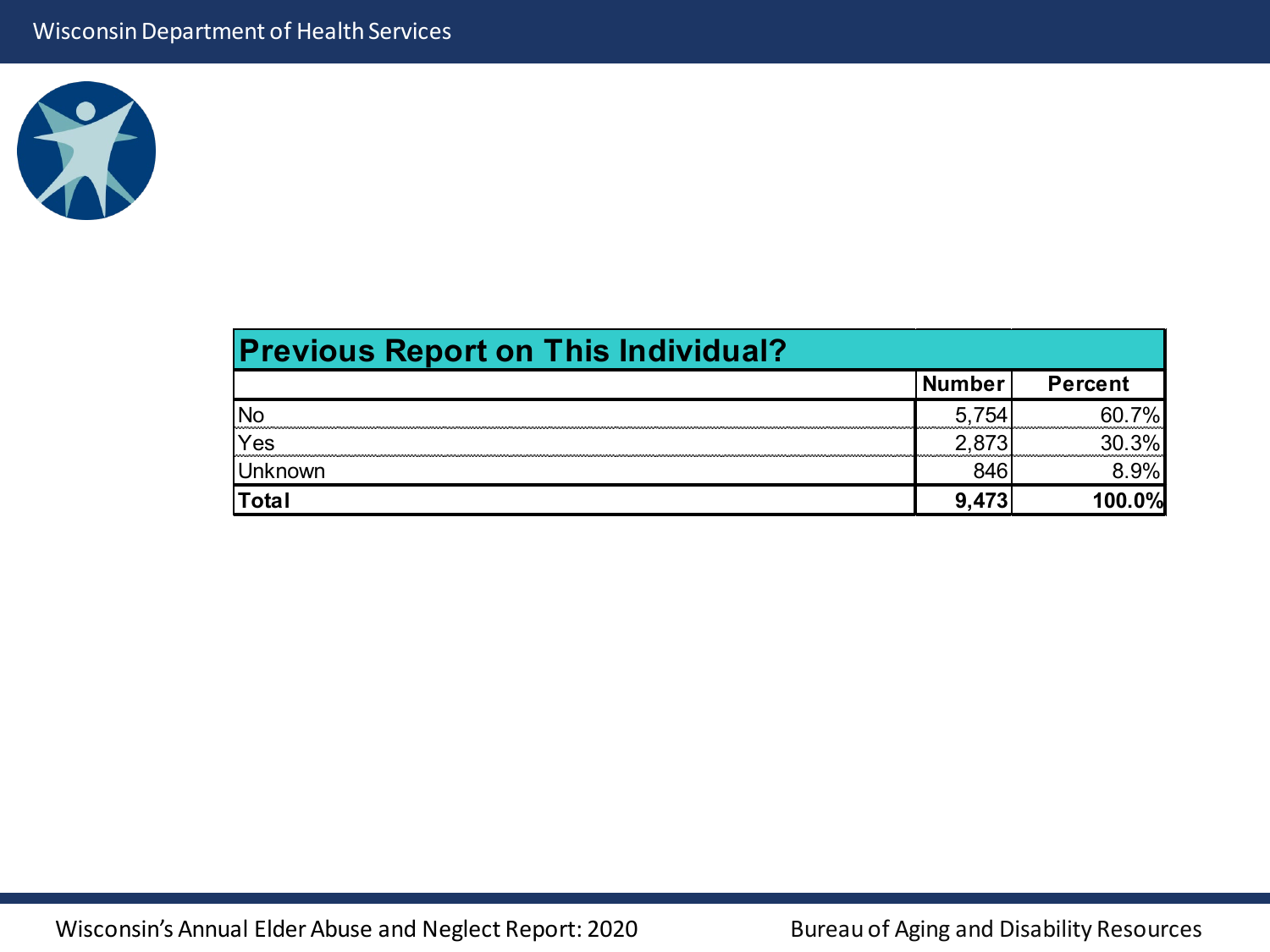

| <b>Where Incident Occurred</b>      |        |                |
|-------------------------------------|--------|----------------|
|                                     | Number | <b>Percent</b> |
| <b>Place of residence</b>           | 8,159  | 86.1%          |
| Other place                         | 1 206  | 12.7%          |
| Place of employment or day services |        | $0.7\%$        |
| School                              |        | $0.2\%$        |
| Transportation                      |        | 0.2%           |
| <b>Total</b>                        | 9.473  | 100.0%         |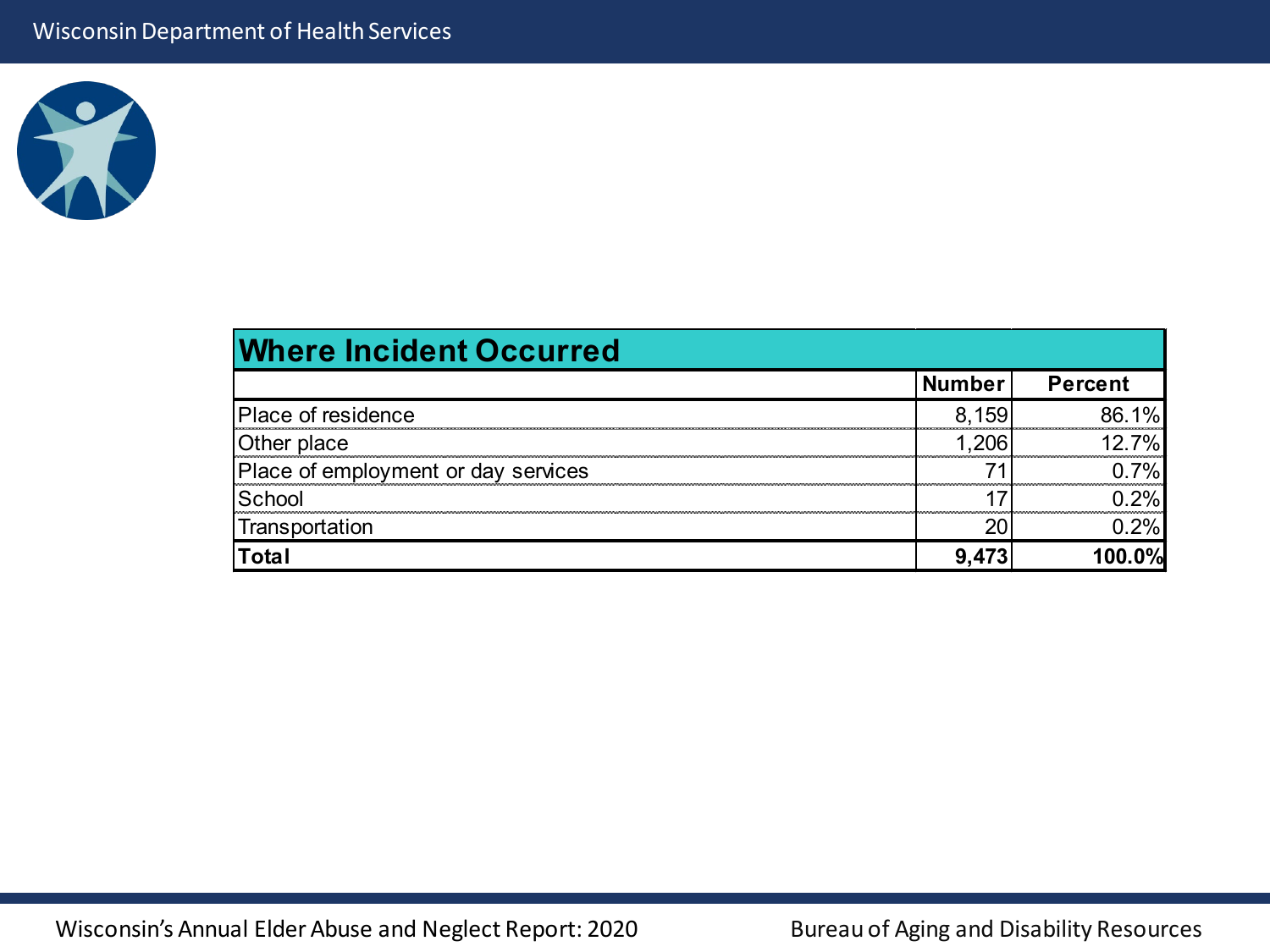

| <b>Referral Source</b>            |               |                |
|-----------------------------------|---------------|----------------|
|                                   | <b>Number</b> | <b>Percent</b> |
| Medical professional              | 1,573         | 16.6%          |
| Other referral source             | 1,493         | 15.8%          |
| Relative                          | 1,481         | 15.6%          |
| Other provider                    | 1,319         | 13.9%          |
| Law enforcement                   | 955           | 10.1%          |
| Friend or neighbor                | 628           | 6.6%           |
| Agency                            | 529           | 5.6%           |
| <b>ADRC</b>                       | 392           | 4.1%           |
| Residential support provider      | 329           | 3.5%           |
| Victim                            | 320           | 3.4%           |
| Anonymous                         | 240           | 2.5%           |
| Mental health service provider    | 149           | 1.6%           |
| Housing inspection or zoning      | 34            | 0.4%           |
| Regulatory authority              | 17            | 0.2%           |
| Employer                          | 6             | 0.1%           |
| Substance abuse service provider  |               | 0.0%           |
| Vocational or day serice provider | 3             | 0.0%           |
| Alleged abuser                    |               | 0.0%           |
| <b>Total</b>                      | 9,473         | 100.0%         |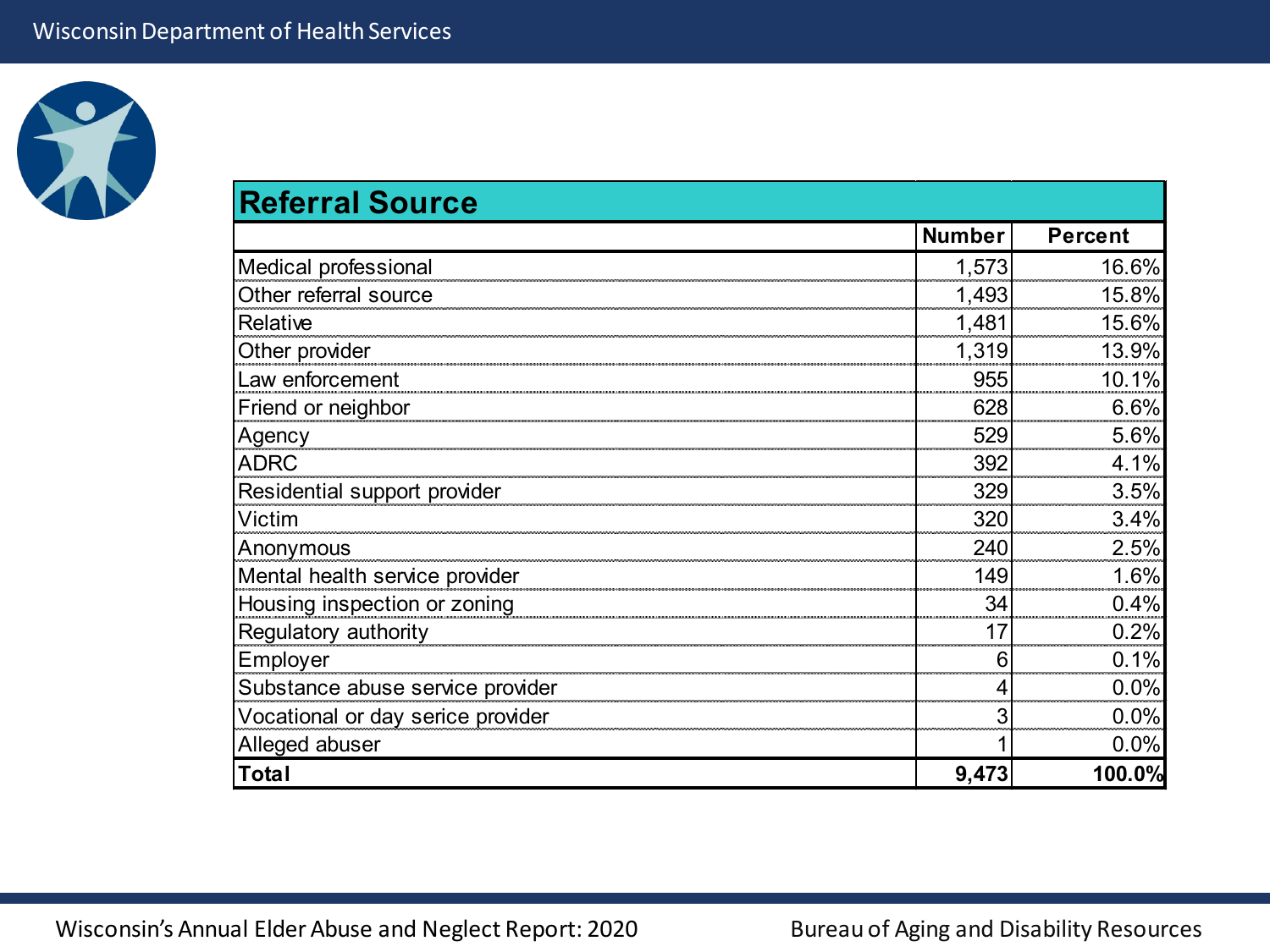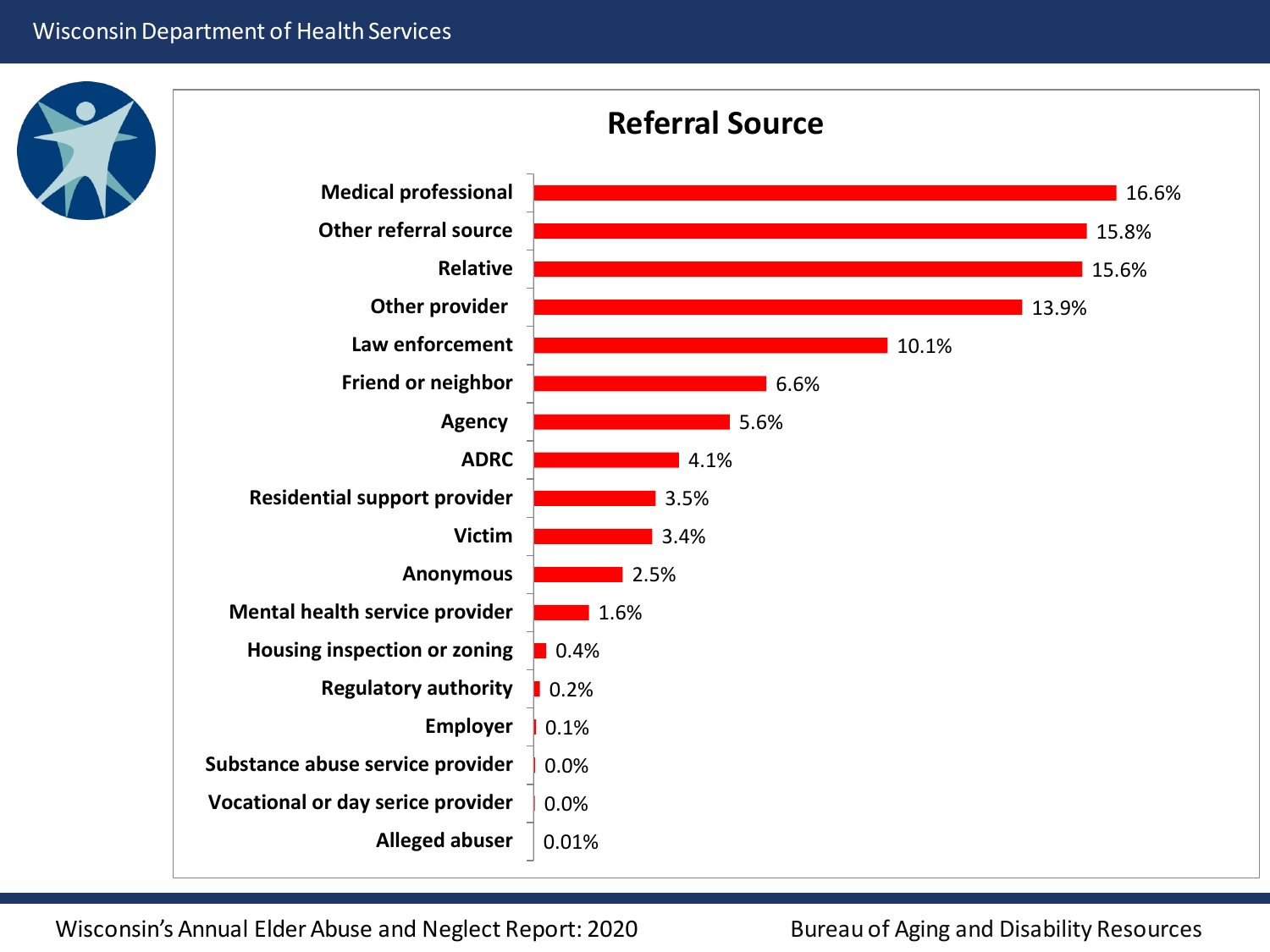

| <b>Call Received By:</b>                       |                |                |
|------------------------------------------------|----------------|----------------|
|                                                | <b>Number</b>  | <b>Percent</b> |
| <b>ADRC</b>                                    | 4,368          | 46.1%          |
| Human services department                      | 3,761          | 39.7%          |
| Social services department                     | 702            | 7.4%           |
| Aging unit                                     | 264            | 2.8%           |
| Law enforcement                                | 158            | 1.7%           |
| Department Community Programs-51.42/437 Board  | 142            | 1.5%           |
| Other                                          | 4 <sup>1</sup> | 0.4%           |
| Publicized helpline number                     | 14             | 0.1%           |
| Housing inspection or zoning                   |                | 0.1%           |
| Regulatory authority                           | 5              | 0.1%           |
| Ombudsman or Board of Aging and Long-Term Care |                | 0.0%           |
| Animal control or humane society               |                | 0.0%           |
| Developmental disability board                 |                | 0.0%           |
| Total                                          | 9,473          | 0.0%           |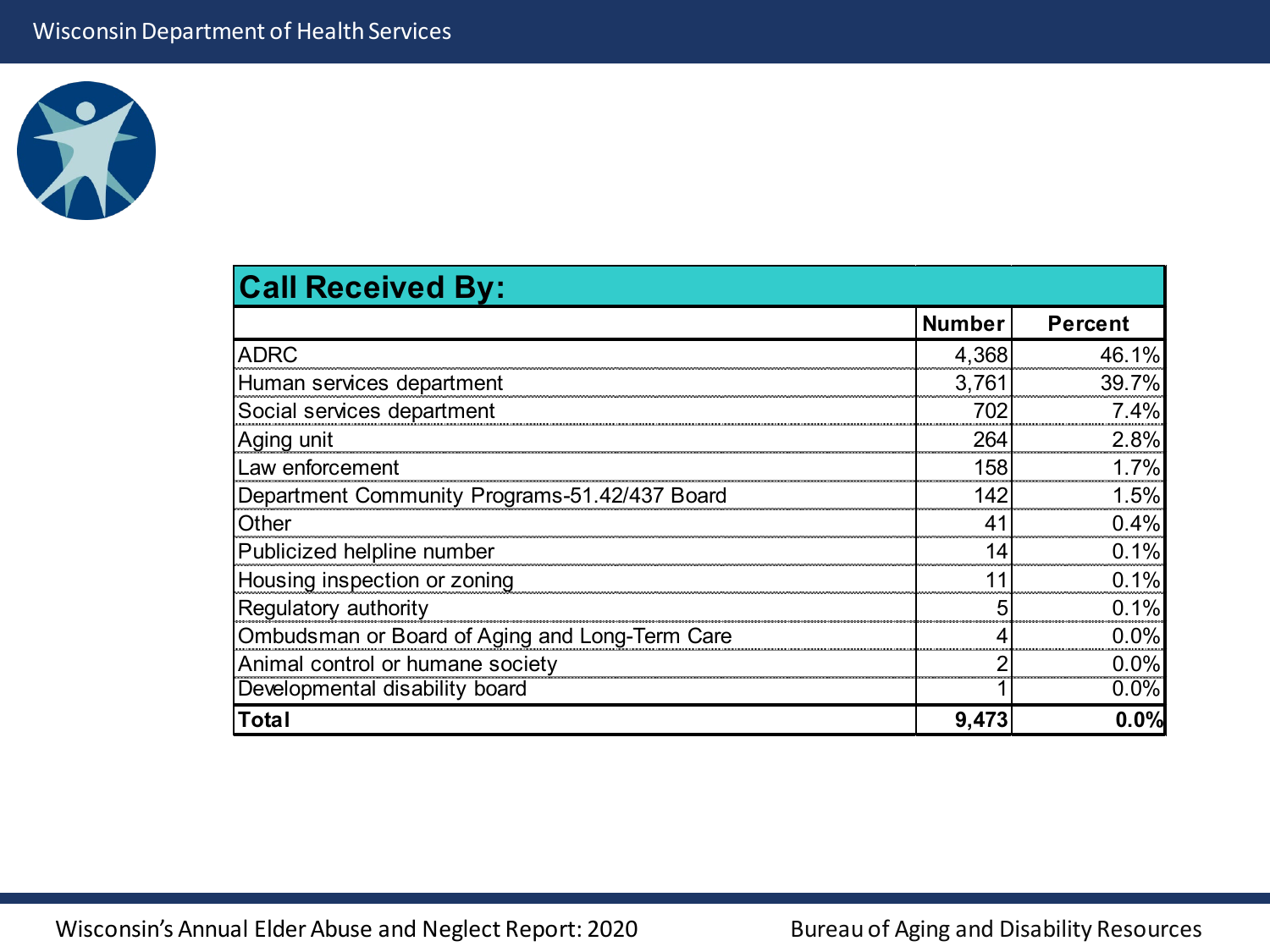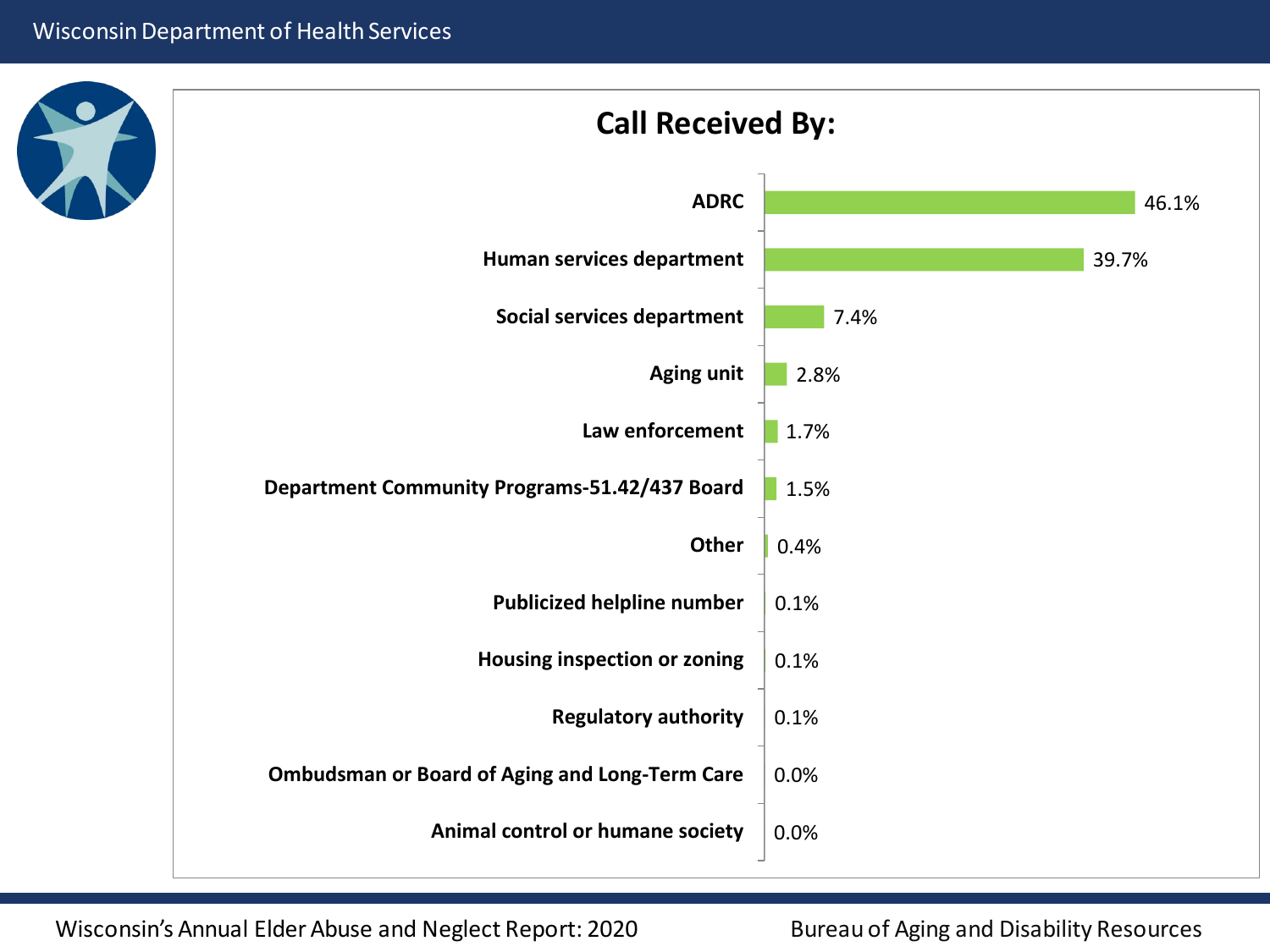

| <b>Initial Investigating Agency</b>                       |               |                |
|-----------------------------------------------------------|---------------|----------------|
|                                                           | <b>Number</b> | <b>Percent</b> |
| Human services department                                 | 4,420         | 46.7%          |
| Aging unit                                                | 2,011         | 21.2%          |
| <b>ADRC</b>                                               | 1,750         | 18.5%          |
| Social services department                                | 842           | 8.9%           |
| Law enforcement                                           | 212           | 2.2%           |
| Department Community Programs-51.42/437 Board             | 152           | 1.6%           |
| Other                                                     | 50            | 0.5%           |
| Public health department                                  | 15            | 0.2%           |
| Housing inspection or zoning                              | 13            | 0.1%           |
| Division of Quality Assurance or Licensing and Regulation |               | 0.1%           |
| Ombudsman or Board of Aging and Long-Term Care            |               | 0.0%           |
| Animal control or humane society                          |               | 0.0%           |
| Developmental Disability Board                            |               | 0.0%           |
| <b>Wisconsin Department of Justice</b>                    |               | 0.0%           |
| Total                                                     | 9,473         | 100.0%         |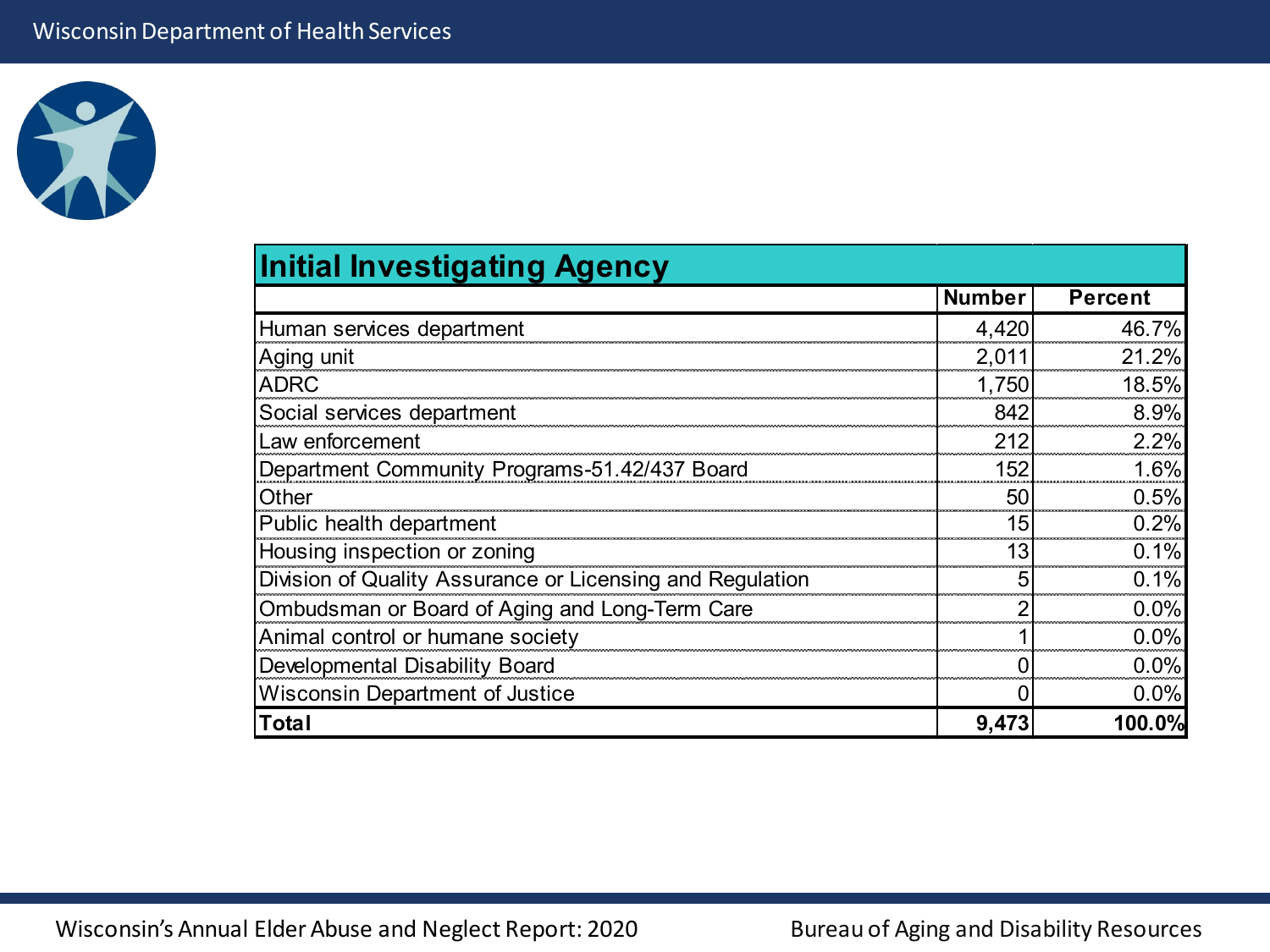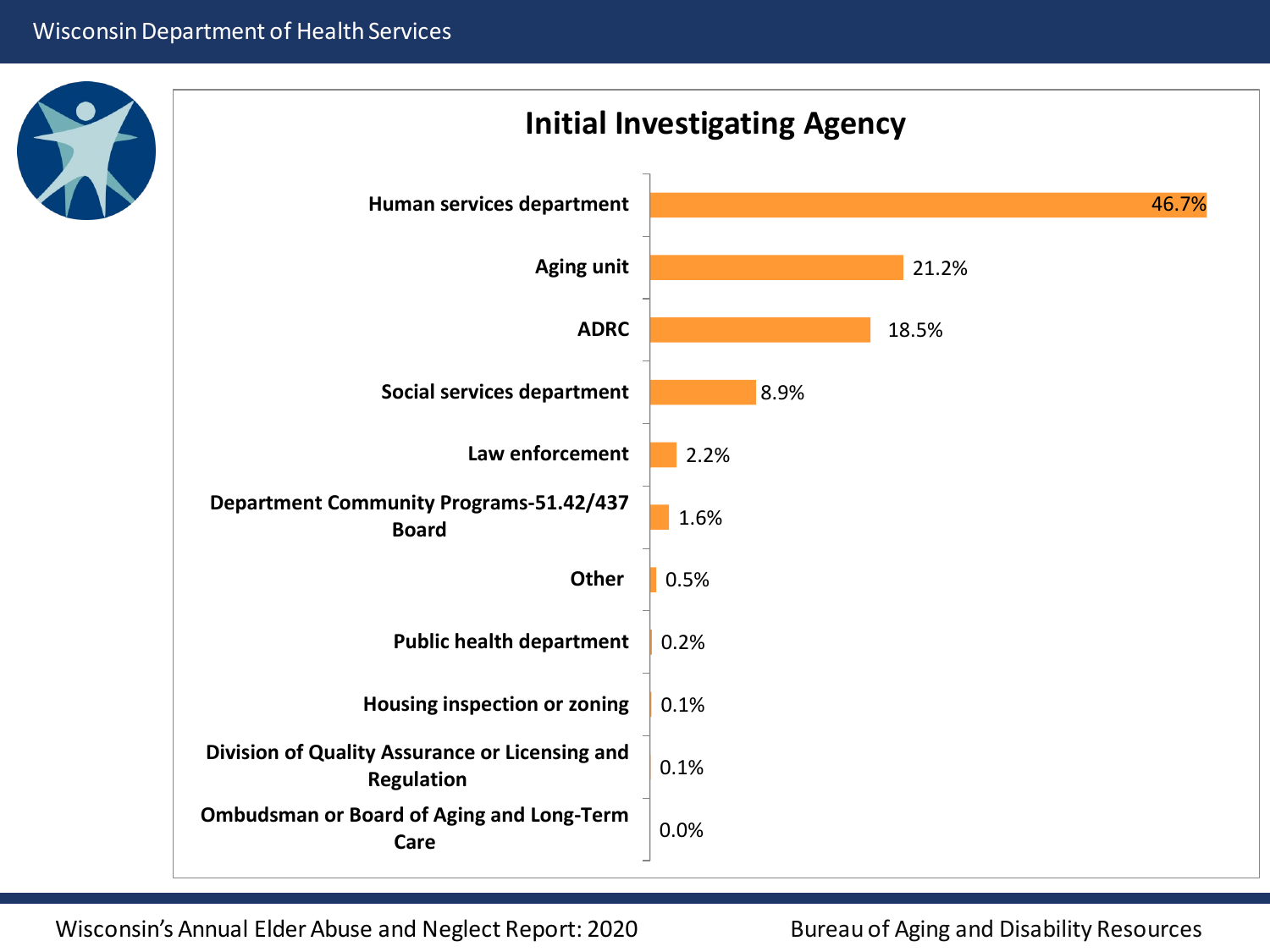

| <b>Was Incident Life Threatening?</b>                                                                          | <b>Number</b> | <b>Percent</b>                    |
|----------------------------------------------------------------------------------------------------------------|---------------|-----------------------------------|
| <b>No</b>                                                                                                      | 8,133         | 85.9%                             |
| Yes                                                                                                            | 605           | 6.4%                              |
| Unknown                                                                                                        | 735           | 7.8%                              |
| Total                                                                                                          | 9,473         | 100.0%                            |
|                                                                                                                |               |                                   |
| <b>Has Elder Adult at Risk Died?</b>                                                                           |               |                                   |
|                                                                                                                | <b>Number</b> | <b>Percent</b>                    |
| <b>No</b>                                                                                                      | 460           | 76.0%                             |
| Yes                                                                                                            | 139           | 23.0%                             |
| Unknown                                                                                                        | 6             | 1.0%                              |
| <b>Total</b>                                                                                                   | 605           | 100.0%                            |
|                                                                                                                |               |                                   |
| Note: Percents represent share of all life-threatening incidents.<br><b>Was Death Related to the Incident?</b> |               |                                   |
|                                                                                                                | <b>Number</b> | <b>Percent</b>                    |
|                                                                                                                | 52            |                                   |
| Yes                                                                                                            | 57            |                                   |
| Unknown                                                                                                        | 30            |                                   |
| <b>No</b><br>Total                                                                                             | 139           | 37.4%<br>41.0%<br>21.6%<br>100.0% |
| Note: Percents represent share of all incidents involving a death.                                             |               |                                   |
|                                                                                                                |               |                                   |
| <b>Was Death Directly Caused by Incident?</b>                                                                  |               |                                   |
|                                                                                                                | <b>Number</b> | <b>Percent</b>                    |
|                                                                                                                | 17            |                                   |
| <b>No</b><br>Yes                                                                                               | 29            |                                   |
| Unknown                                                                                                        | 11            | 29.8%<br>50.9%<br>19.3%           |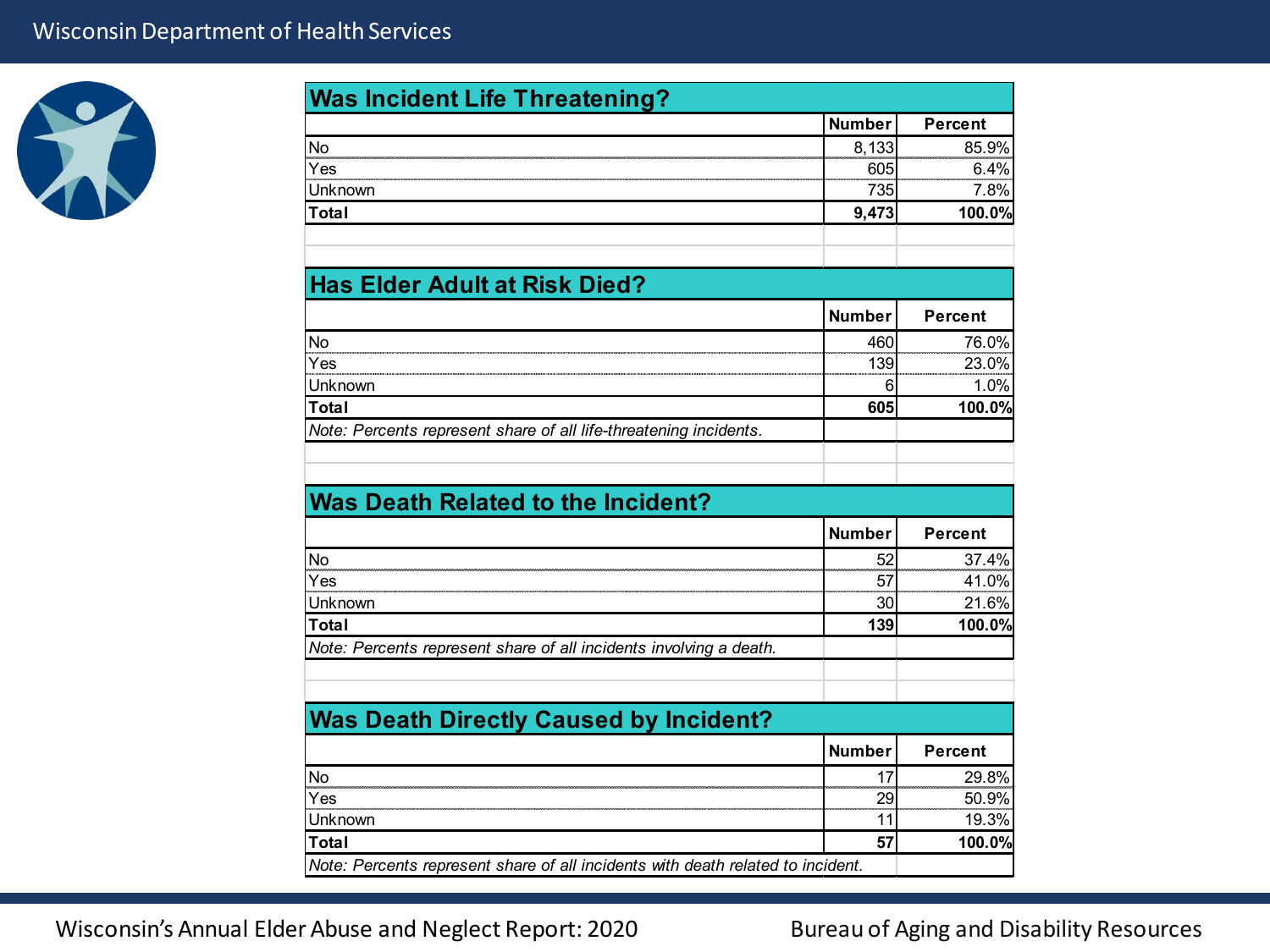

| <b>Elder Adult at Risk's Age</b>                                                                      |               |                |
|-------------------------------------------------------------------------------------------------------|---------------|----------------|
|                                                                                                       | <b>Number</b> | <b>Percent</b> |
| 60-69 years                                                                                           | 3,071         | 32.4%          |
| 70-79 years                                                                                           | 3,179         | 33.6%          |
| 80-89 years                                                                                           | 2,440         | 25.8%          |
| 90 years or more                                                                                      | 783           | 8.3%           |
| <b>Total</b>                                                                                          | 9,473         | 100.0%         |
|                                                                                                       |               |                |
| <b>Elder Adult at Risk's Gender</b>                                                                   |               |                |
|                                                                                                       | <b>Number</b> | <b>Percent</b> |
| Female                                                                                                | 5,254         | 55.5%          |
| Male                                                                                                  | 4,206         | 44.4%          |
| Unknown                                                                                               | 13            | 0.1%           |
| <b>Total</b>                                                                                          | 9,473         | 100.0%         |
|                                                                                                       |               |                |
|                                                                                                       |               |                |
| <b>Elder Adult at Risk's Race</b>                                                                     |               |                |
|                                                                                                       | <b>Number</b> | <b>Percent</b> |
| White                                                                                                 | 5,467         | 57.7%          |
| <b>Black or African American</b>                                                                      | 670           | 7.1%           |
| Native American or Alaska Native                                                                      | 131           | 1.4%           |
| Asian                                                                                                 | 26            | 0.3%           |
| Hawaiian or Pacific Islander                                                                          | 6             | 0.1%           |
| Other race                                                                                            | 101           | 1.1%           |
| Not reported or unknown                                                                               | 3,072         | 32.4%          |
| Total                                                                                                 | 9,473         | 100.0%         |
| Notes: Race and Ethnicity are optional fields, so some reports are missing this information. Although |               |                |
| data may be incomplete, percents represent the share of all complete reports that showed each         |               |                |
| race/ethnicity category.                                                                              |               |                |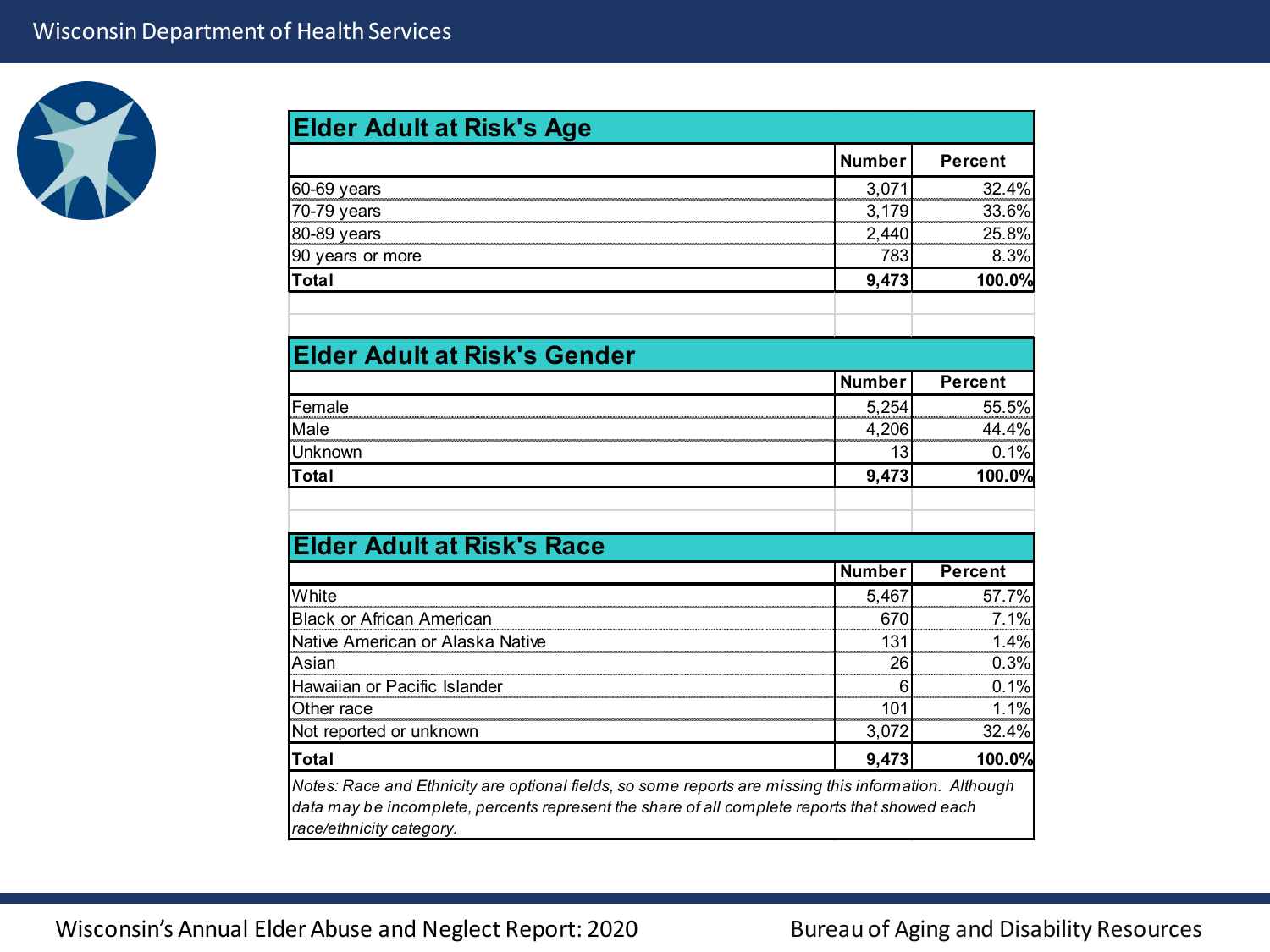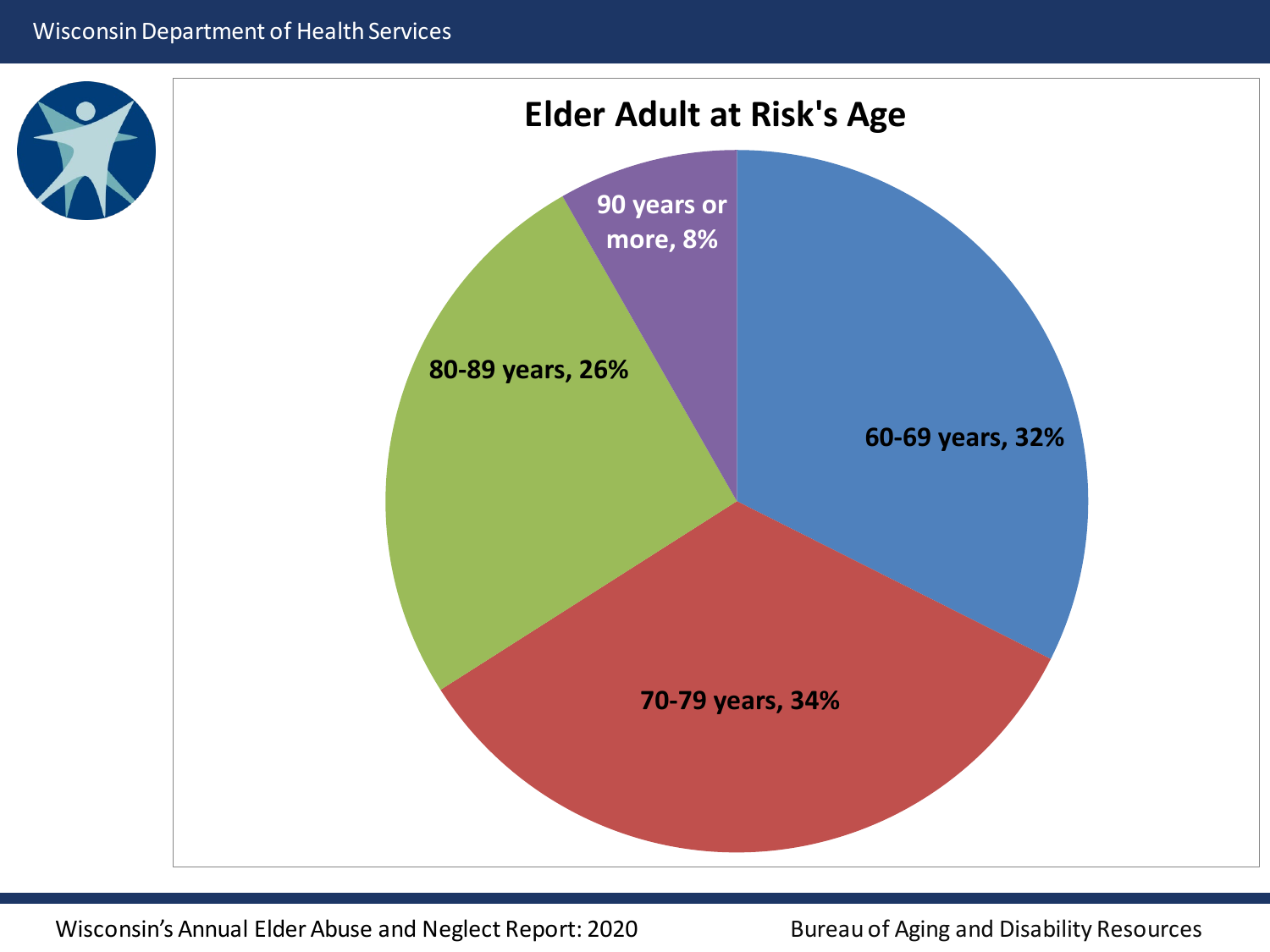

| <b>Elder Adult at Risk's Living Arrangement</b> |               |                |
|-------------------------------------------------|---------------|----------------|
|                                                 | <b>Number</b> | <b>Percent</b> |
| Own home or apartment alone                     | 4,652         | 49.1%          |
| Own home or apartment with others               | 3,254         | 34.4%          |
| Community-based residential facility (CBRF)     | 430           | 4.5%           |
| Nursing home                                    | 374           | 3.9%           |
| Relative's home                                 | 304           | 3.2%           |
| Other                                           | 119           | 1.3%           |
| <b>Homeless</b>                                 | 105           | 1.1%           |
| Residential care apartment complex (RCAC)       | 64            | 0.7%           |
| Adult family home                               | 57            | 0.6%           |
| Friend's home                                   | 54            | 0.6%           |
| Adult family home (licensed)                    | 51            | 0.5%           |
| Institution                                     |               | 0.1%           |
| <b>Total</b>                                    | 9,473         | 100.0%         |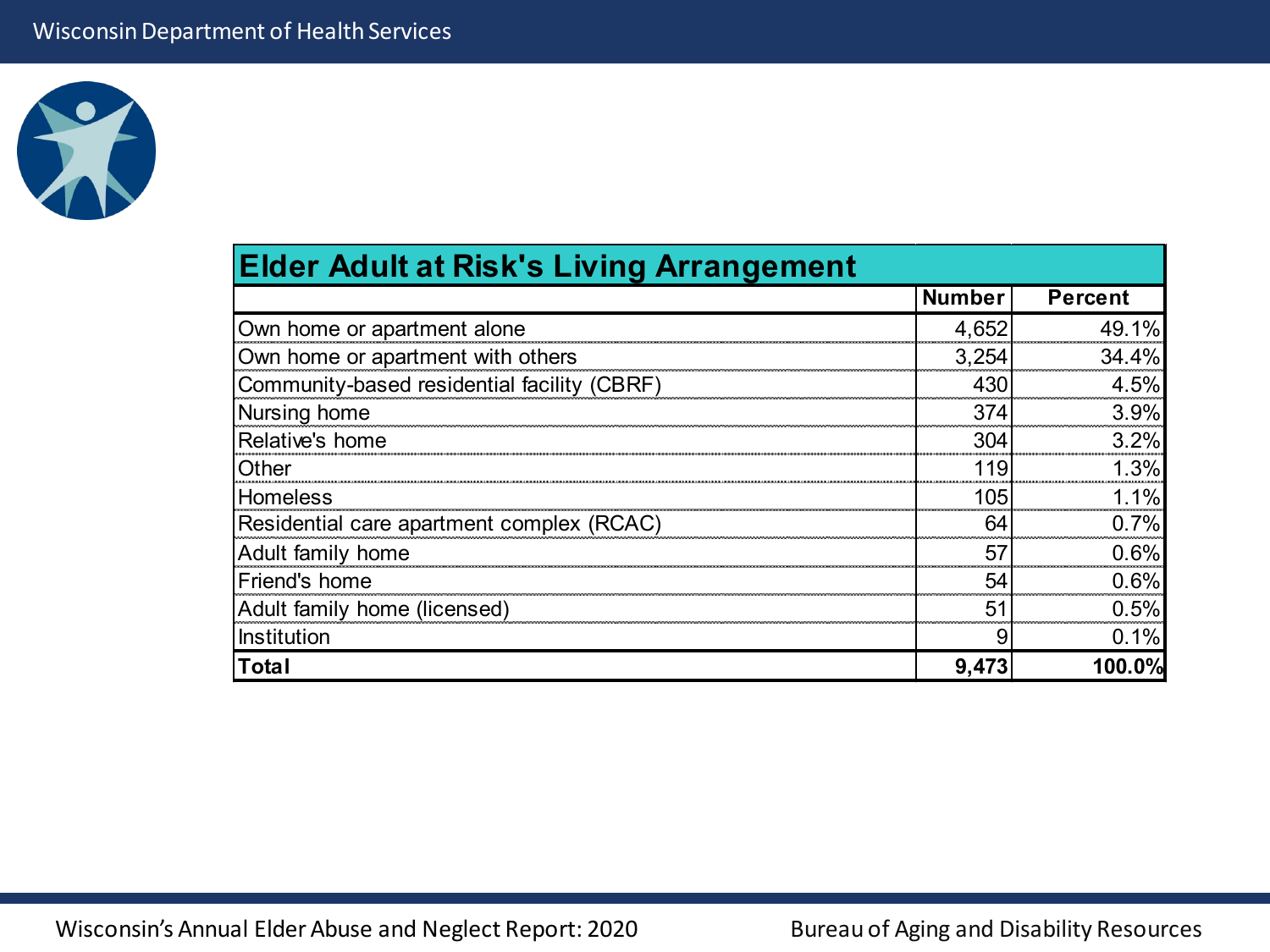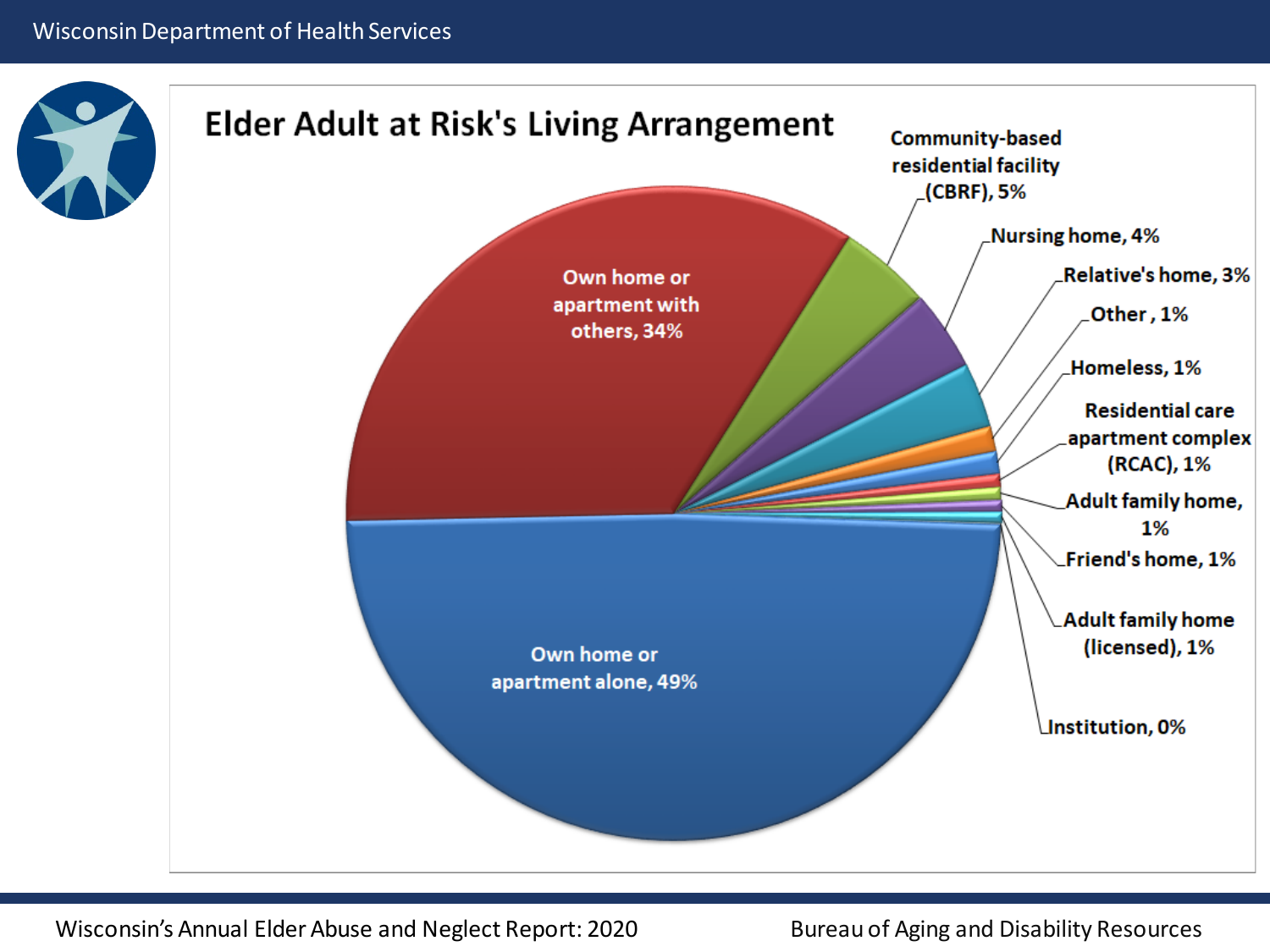

#### **County and State-funded Programs That Have Served Elder Adults at Risk**

|                                                                                                 | <b>Number</b> | <b>Percent</b> |
|-------------------------------------------------------------------------------------------------|---------------|----------------|
| None                                                                                            | 4,668         | 49.3%          |
| <b>Unknown</b>                                                                                  | 2,469         | 26.1%          |
| Medicaid (Title 19, Card Services)                                                              | 1,280         | 13.5%          |
| <b>Family Care</b>                                                                              | 1,160         | $12.2\%$       |
| Other                                                                                           | 424           | 4.5%           |
| Home and community-based waiver                                                                 | 143           | 1.5%           |
| Community support program                                                                       | 95            | 1.0%           |
| Comprehensive community services                                                                | 27            | 0.3%           |
| <b>Total</b>                                                                                    | 9,473         | 100.0%         |
| Note: Elder Adult at Risk may be served by more than one program, so sum does not equal<br>100% |               |                |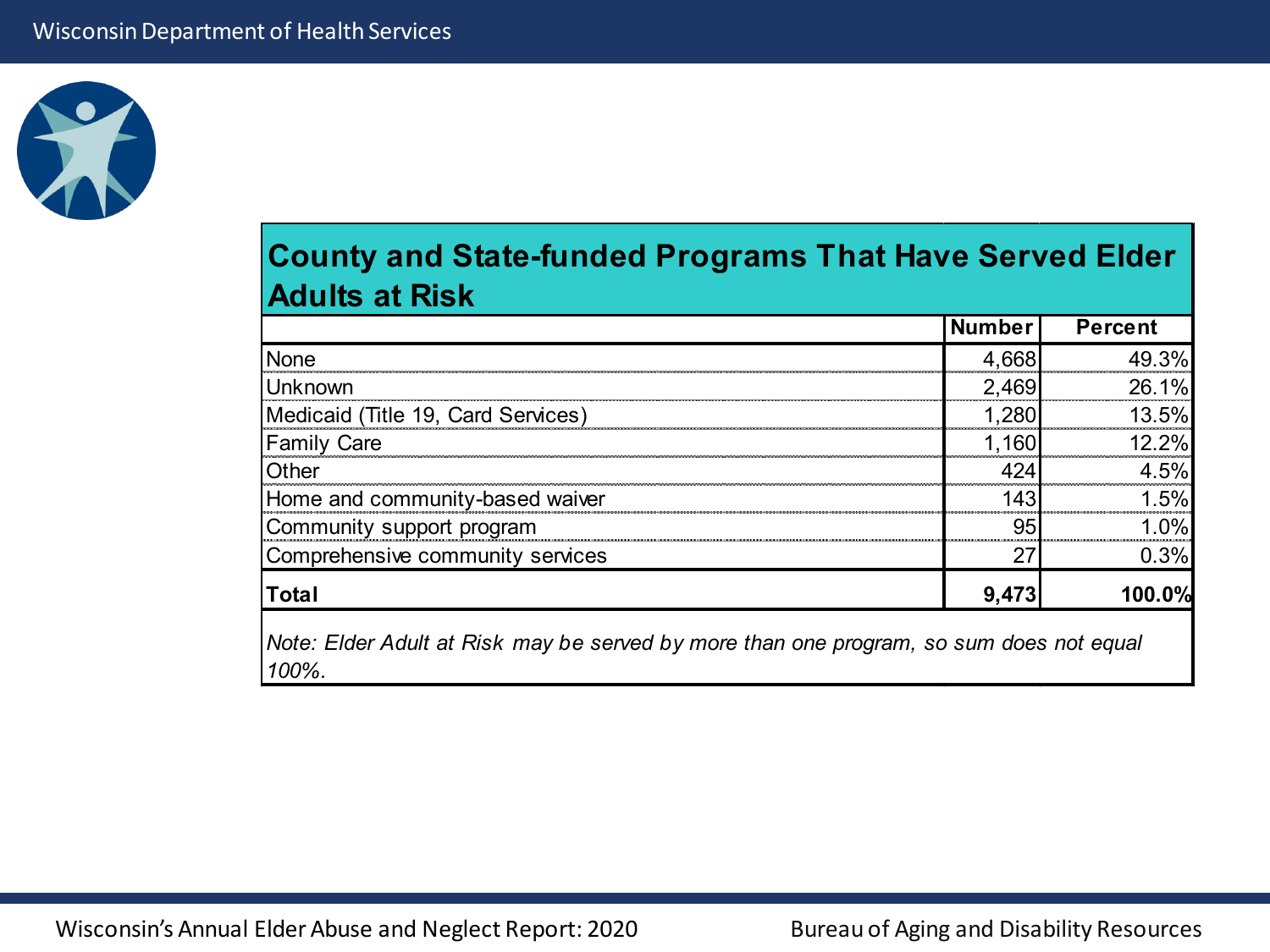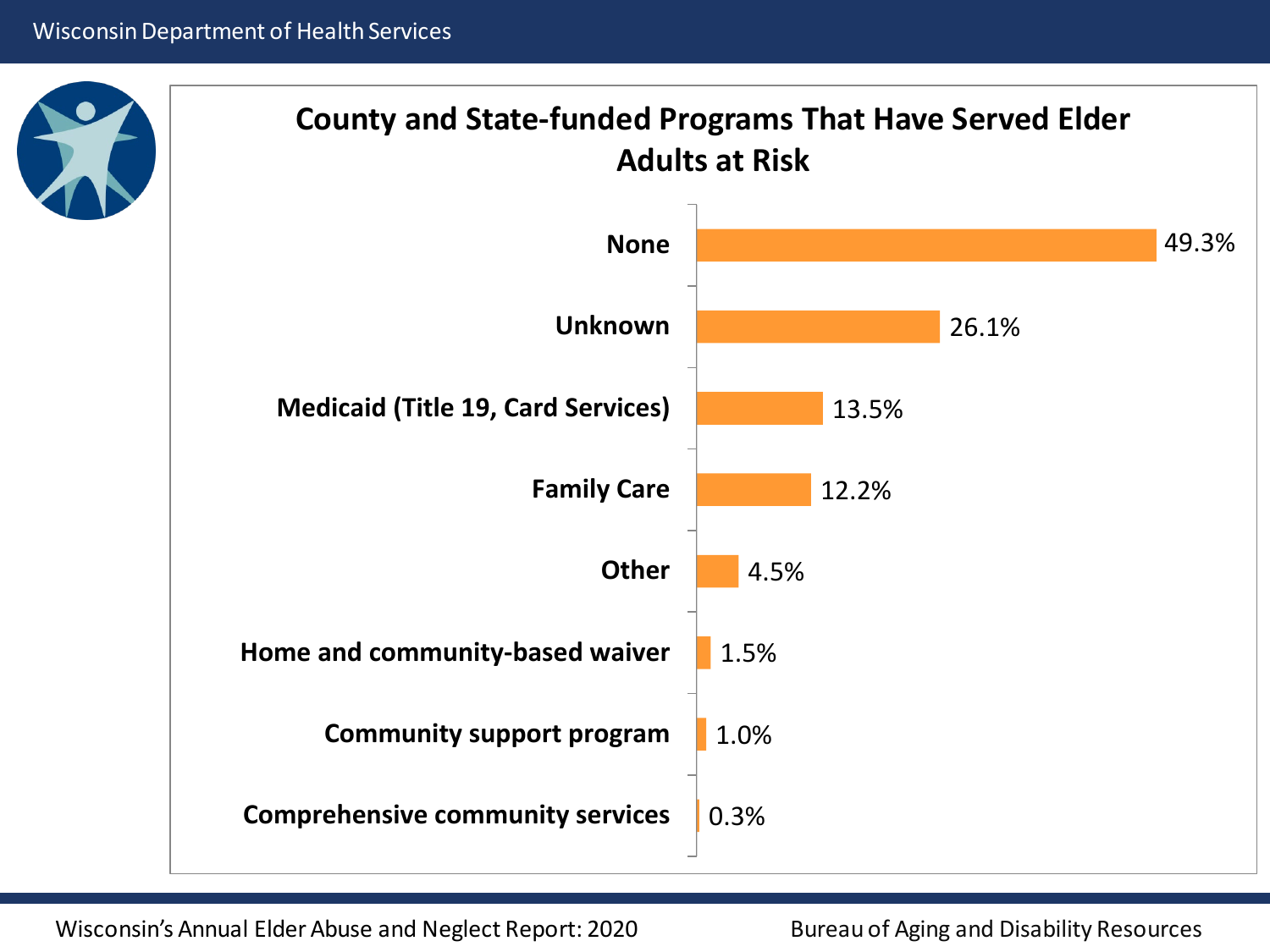

| Does Elder Adult at Risk Have a Substitute Decision-Maker? |               |                |
|------------------------------------------------------------|---------------|----------------|
|                                                            | <b>Number</b> | <b>Percent</b> |
| <b>No</b>                                                  | 4,057         | 42.8%          |
| Yes                                                        | 3,057         | 32.3%          |
| Unknown                                                    | 2,359         | 24.9%          |
| <b>Total</b>                                               | 9,473         | 100.0%         |
|                                                            |               |                |
| <b>Type(s) of Substitute Decision-Maker</b>                |               |                |
|                                                            | <b>Number</b> | <b>Percent</b> |
| Power of attorney (POA) for healthcare (activated)         | 1,287         | 40.1%          |
| Power of attorney (POA) for healthcare (not activated)     | 1,141         | 35.5%          |
| Power of attorney (POA) for finances (activated)           | 1,025         | 31.9%          |
| Power of attorney (POA) for finances (not activated)       | 458           | 14.3%          |
| Guardian of the person                                     | 448           | 14.0%          |
| Guardian of the estate                                     | 353           | 11.0%          |
| Representative payee                                       | 76            | 2.4%           |
| Temporary guardian                                         | 39            | 1.2%           |
| Other                                                      | 33            | 1.0%           |
| Conservator                                                | 8             | 0.2%           |
| <b>Total</b>                                               | 3,057         | 95.2%          |
|                                                            |               |                |

*Percents represent share of all those with any kind of substitute decision-maker (n=3,057). Multiple responses are allowed, so percents do not total 100%.*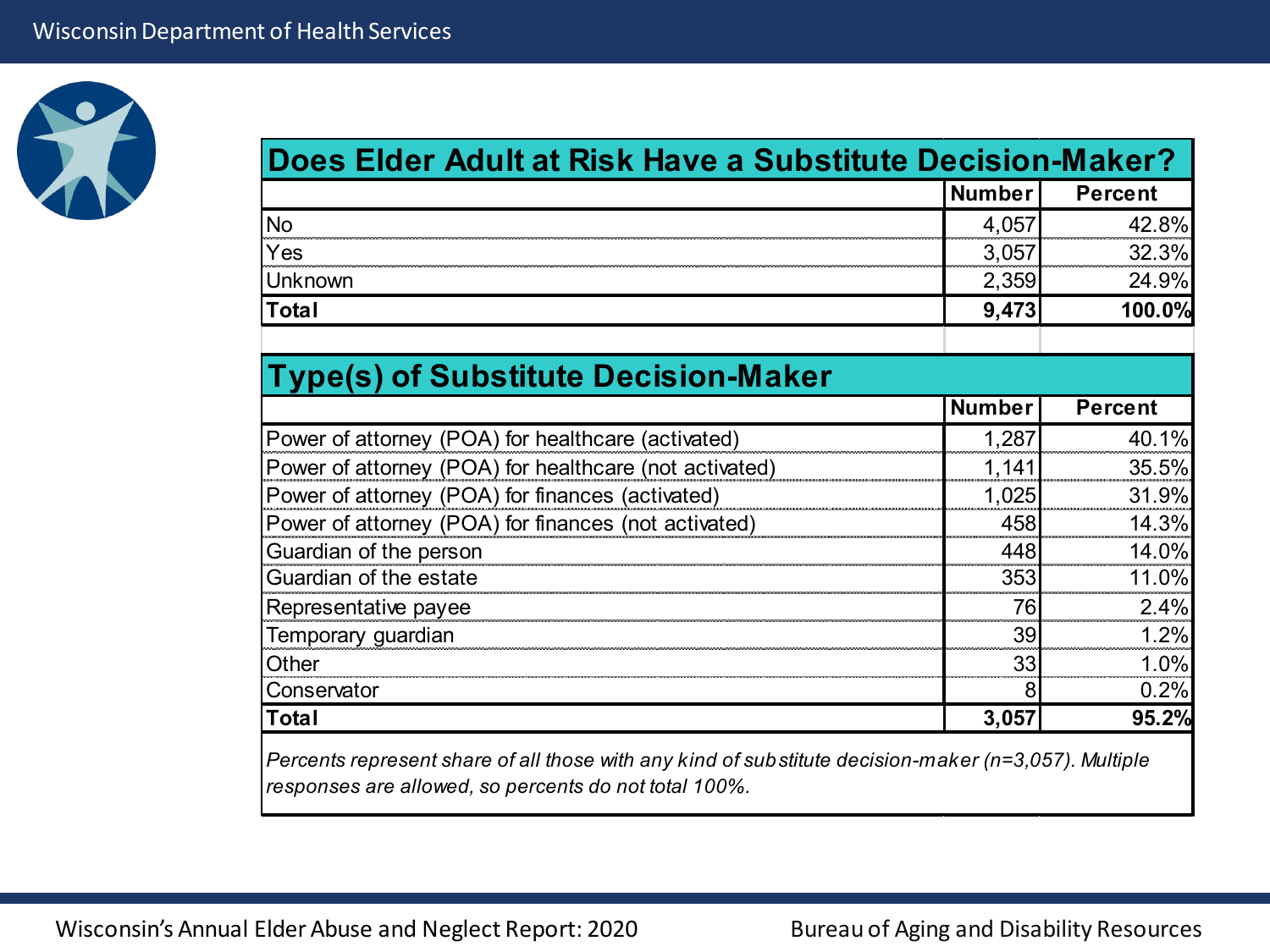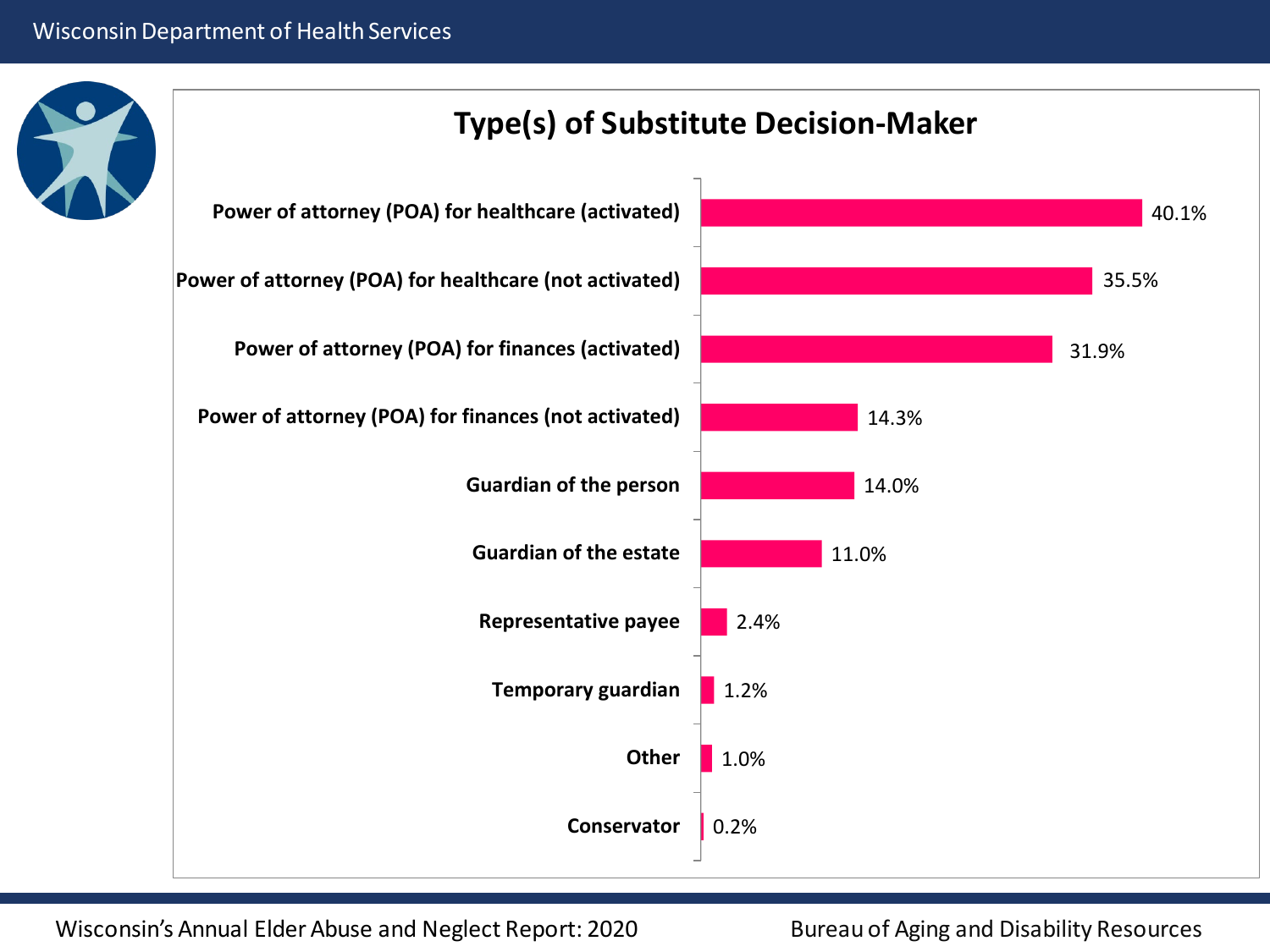

| <b>Elder Adult at Risk's Characteristics</b>                                                           |               |                |
|--------------------------------------------------------------------------------------------------------|---------------|----------------|
|                                                                                                        | <b>Number</b> | <b>Percent</b> |
| Frail elderly                                                                                          | 3,625         | 38.3%          |
| Dementia                                                                                               | 2,222         | 23.5%          |
| None of the listed characteristics                                                                     | 1,587         | 16.8%          |
| Mobility impaired                                                                                      | 1,270         | 13.4%          |
| Medically fragile                                                                                      | 1,202         | 12.7%          |
| Disoriented and confused                                                                               | 1,012         | 10.7%          |
| <b>Mental illness</b>                                                                                  | 1,010         | 10.7%          |
| Other medical condition                                                                                | 715           | 7.5%           |
| Physical disability                                                                                    | 638           | 6.7%           |
| Alcohol abuse                                                                                          | 571           | 6.0%           |
| <b>Diabetes</b>                                                                                        | 568           | 6.0%           |
| Homebound                                                                                              | 536           | 5.7%           |
| Challenging or dangerous behavior                                                                      | 509           | 5.4%           |
| Incontinent                                                                                            | 411           | 4.3%           |
| Stroke-related condition                                                                               | 344           | 3.6%           |
| Other characteristic                                                                                   | 289           | 3.1%           |
| Chronic mental illness                                                                                 | 285           | 3.0%           |
| Deaf or hard of hearing                                                                                | 230           | 2.4%           |
| Chronic alcoholic                                                                                      | 201           | 2.1%           |
| Financial dependence: alleged abuser dependent on adult at risk                                        | 187           | 2.0%           |
| Unemployed                                                                                             | 176           | 1.9%           |
| Blind or visually impaired                                                                             | 159           | 1.7%           |
| Developmental disability                                                                               | 151           | 1.6%           |
| Morbidly obese                                                                                         | 150           | 1.6%           |
| Brain injury                                                                                           | 114           | 1.2%           |
| Drug abuse                                                                                             | 86            | 0.9%           |
| Financially dependent on abuser                                                                        | 45            | 0.5%           |
| Communication disorder                                                                                 | 43            | 0.5%           |
| <b>Limited English proficiency</b>                                                                     | 42            | 0.4%           |
| <b>Functionally illiterate</b>                                                                         | 16            | 0.2%           |
| Total                                                                                                  | 9,473         | 100.0%         |
| Percents refer to share of all elder adults at risk having this characteristic. Multiple responses are |               |                |
| allowed, so percents do not total 100%.                                                                |               |                |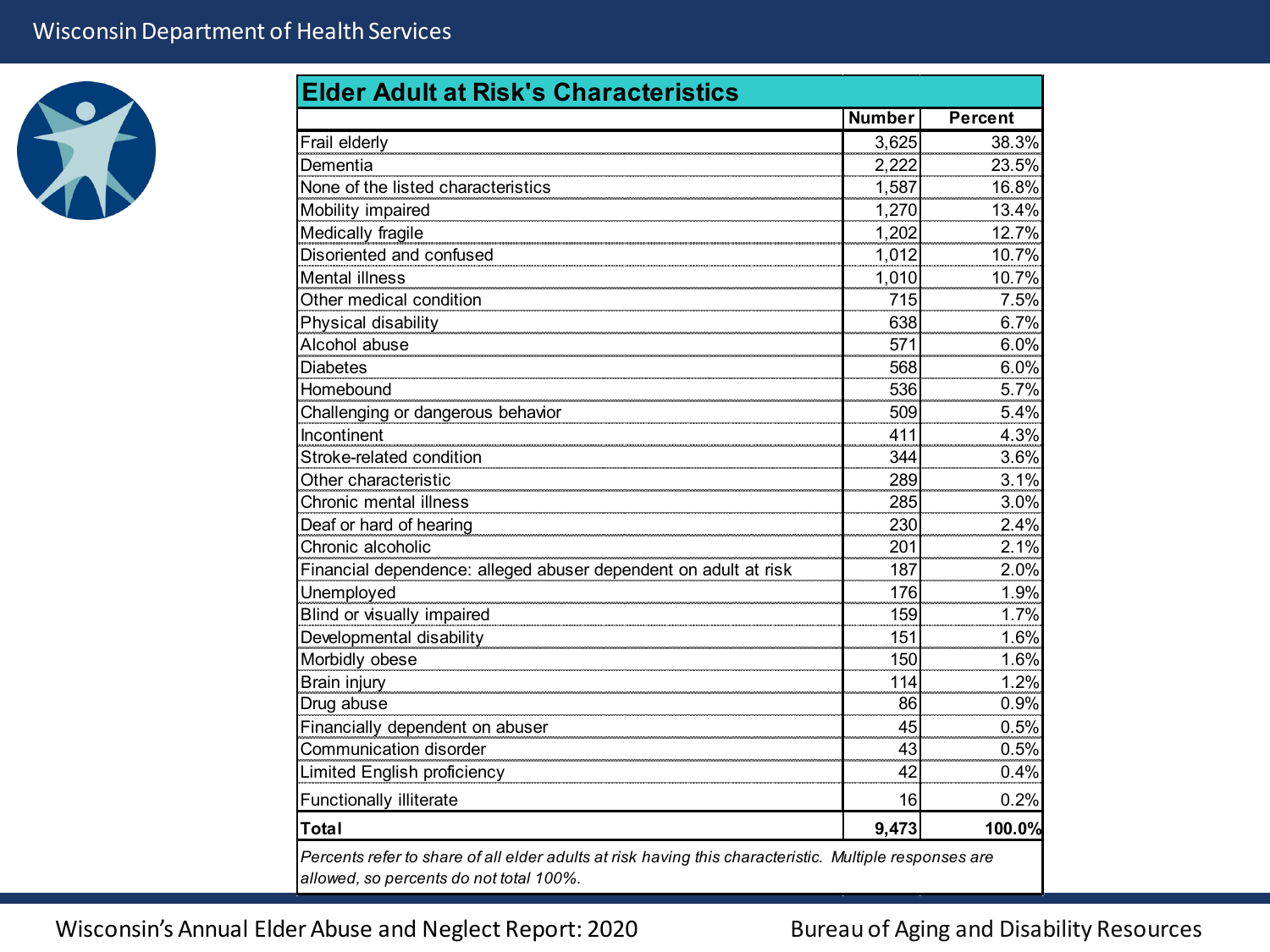

| <b>Alleged Abusers' Gender</b> |               |                |
|--------------------------------|---------------|----------------|
|                                | <b>Number</b> | <b>Percent</b> |
| <b>Female</b>                  | 1,957         | 38.1%          |
| Male                           | 2,304         | 44.9%          |
| <b>Unknown</b>                 | 870           | 17.0%          |
| <b>Total</b>                   | 5,131         | 100.0%         |

| <b>Alleged Abusers' Relationships to Elder Adult at Risk</b> |               |                |
|--------------------------------------------------------------|---------------|----------------|
|                                                              | <b>Number</b> | <b>Percent</b> |
| Son                                                          | 821           | 16.0%          |
| Daughter                                                     | 736           | 14.3%          |
| Other                                                        | 591           | 11.5%          |
| Spouse                                                       | 543           | 10.6%          |
| Friend or neighbor                                           | 384           | 7.5%           |
| Service provider                                             | 291           | 5.7%           |
| Other relative                                               | 290           | 5.7%           |
| Grandchild                                                   | 220           | 4.3%           |
| Parent                                                       | 1∩            | 0.2%           |
| Employer                                                     |               | 0.2%           |
| Unknown                                                      | 1.237         | 24.1%          |
| Total                                                        | 5,131         | 100.0%         |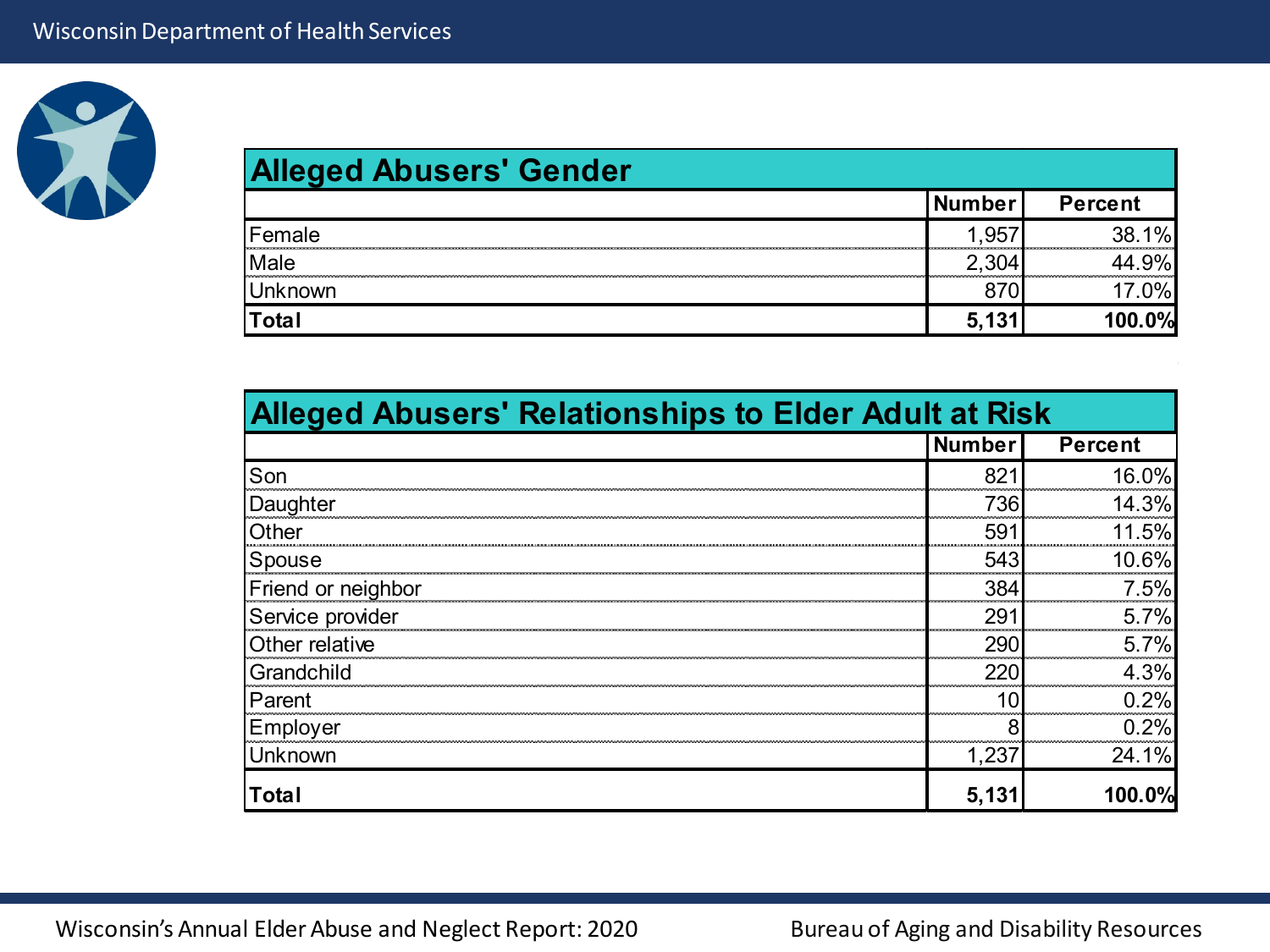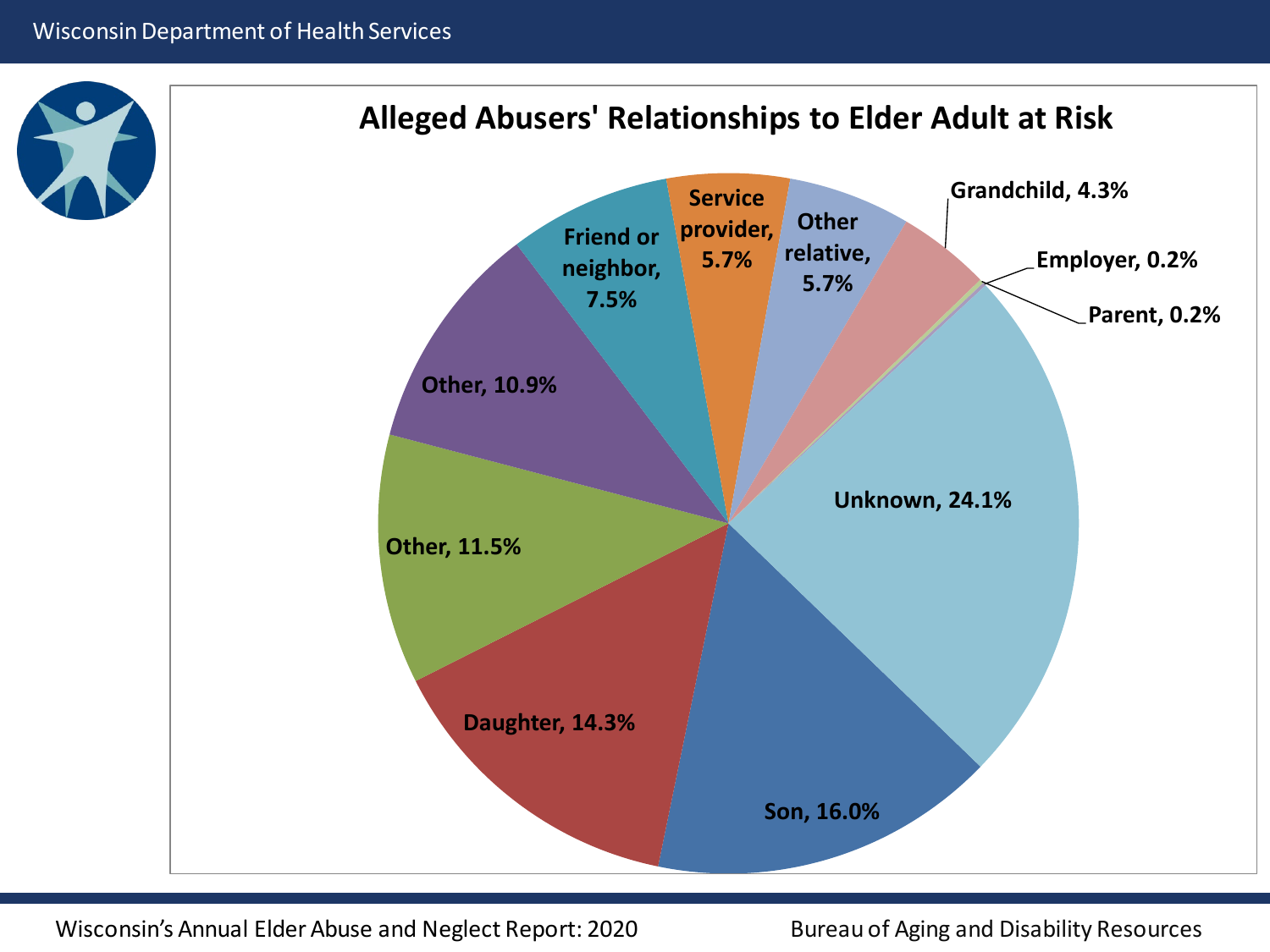

| Do Alleged Abusers Live with Elder Adult at Risk? |               |                |
|---------------------------------------------------|---------------|----------------|
|                                                   | <b>Number</b> | <b>Percent</b> |
| No                                                | 2,869.        | 55.9%          |
| Yes                                               | .858          | 36.2%          |
| <b>Jnknown</b>                                    |               | $.9\%$         |
| <b>Total</b>                                      | 5,131         | 100.0%         |

#### **Do Alleged Abusers Have Any Legal or Substitute Decision-Maker Status?**

|                 | <b>Number</b> | <b>Percent</b> |
|-----------------|---------------|----------------|
| <sup>I</sup> Nc |               | 10/2           |
| Yes             |               |                |
|                 |               |                |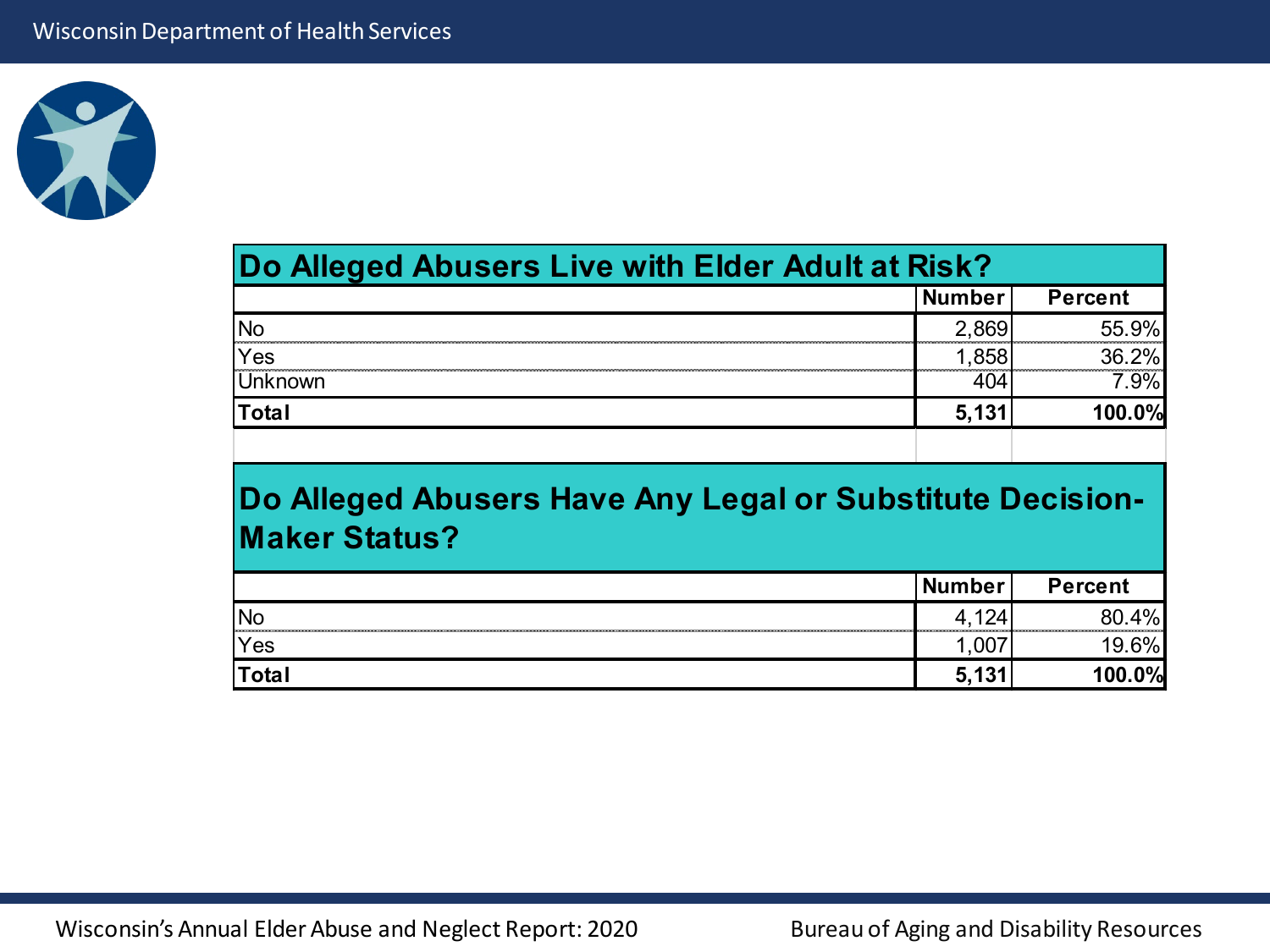

# **Alleged Abusers' Legal Status**

| No legal status                                                                                                                       | 2,578 | 50.2%   |
|---------------------------------------------------------------------------------------------------------------------------------------|-------|---------|
| Unknown legal status                                                                                                                  | 1,501 | 29.3%   |
| Power of asttorney (POA) for healthcare (activated)                                                                                   | 456   | 8.9%    |
| Power of attorney (POA) for finances (activated)                                                                                      | 424   | 8.3%    |
| Power of attorney (POA) for healthcare (not activated)                                                                                | 259   | 5.0%    |
| Guardian of the person                                                                                                                | 128   | 2.5%    |
| Power of attorney (POA) for finances (not activated)                                                                                  | 95    | 1.9%    |
| Guardian of the estate                                                                                                                | 86    | 1.7%    |
| Other legal status                                                                                                                    | 39    | 0.8%    |
| Representative payee                                                                                                                  | 18    | $0.4\%$ |
| Temporary guardian                                                                                                                    |       | 0.0%    |
| Conservator                                                                                                                           |       | 0.0%    |
| Total                                                                                                                                 | 5,131 | 100.0%  |
| Percents represent share of all abusers who have this legal status. Multiple responses are<br>allowed, so percents do not total 100%. |       |         |
|                                                                                                                                       |       |         |

**Number Percent**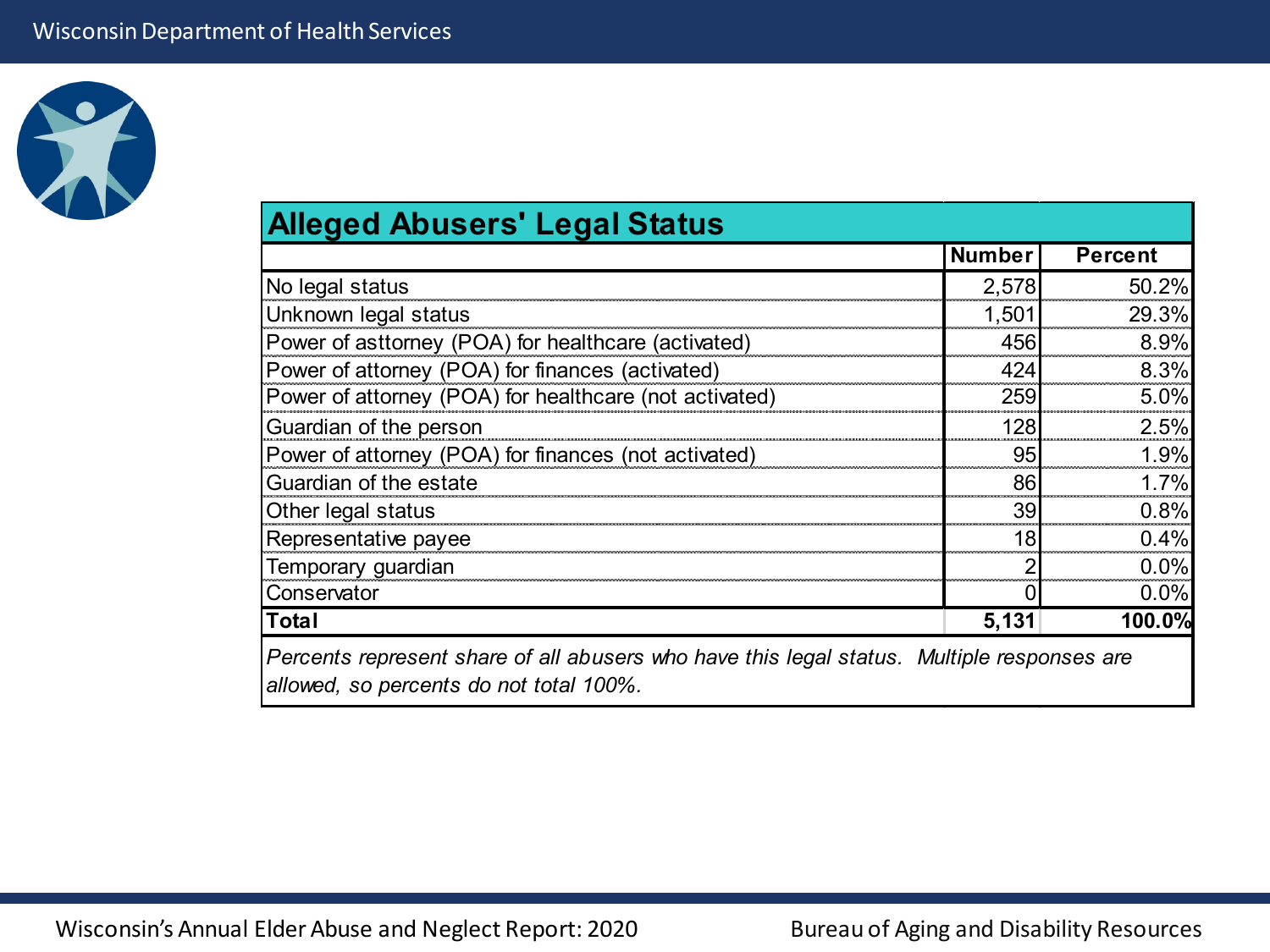

|                                                                                                                      | <b>Number</b> | <b>Percent</b> |
|----------------------------------------------------------------------------------------------------------------------|---------------|----------------|
| None of the listed characteristics                                                                                   | 3,545         | 69.1%          |
| Financial dependence: alleged abuser dependent on adult at risk                                                      | 415           | 8.1%           |
| Other characteristic                                                                                                 | 242           | 4.7%           |
| Unemployed                                                                                                           | 230           | 4.5%           |
| Drug abuse                                                                                                           | 226           | 4.4%           |
| <b>Mental Illness</b>                                                                                                | 223           | 4.3%           |
| Alcohol abuse                                                                                                        | 215           | 4.2%           |
| <b>Frail Elderly</b>                                                                                                 | 182           | 3.5%           |
| Challenging or dangerous behavior                                                                                    | 103           | 2.0%           |
| Dementia                                                                                                             | 101           | 2.0%           |
| Other medical condition                                                                                              | 57            | 1.1%           |
| Chronic alcoholic                                                                                                    | 50            | 1.0%           |
| Medically fragile                                                                                                    | 47            | 0.9%           |
| Physical disability                                                                                                  | 44            | 0.9%           |
| Financial dependence: adult at risk on abuser                                                                        | 41            | 0.8%           |
| Chronic mental illness                                                                                               | 38            | 0.7%           |
| Disoriented and confused                                                                                             | 36            | 0.7%           |
| Mobility impaired                                                                                                    | 36            | 0.7%           |
| <b>Diabetes</b>                                                                                                      | 20            | 0.4%           |
| Developmental disability                                                                                             | 17            | 0.3%           |
| Morbidly Obese                                                                                                       | 17            | 0.3%           |
| Deaf or hard of hearing                                                                                              | 16            | 0.3%           |
| Homebound                                                                                                            | 15            | 0.3%           |
| Stroke-related condition                                                                                             | 10            | 0.2%           |
| Brain injury                                                                                                         | 9             | 0.2%           |
| Blind or visually impaired                                                                                           | 6             | 0.1%           |
| Incontinent                                                                                                          | 4             | 0.1%           |
| Limited English proficiency                                                                                          | 2             | 0.0%           |
| Communication disorder                                                                                               | 1             | 0.0%           |
| Functionally illiterate                                                                                              | 0             | 0.0%           |
| Total                                                                                                                | 5,131         | 100.0%         |
| Multiple responses were allowed so numbers do not add up to 100%.<br>Percents refer to share of all alleged abusers. |               |                |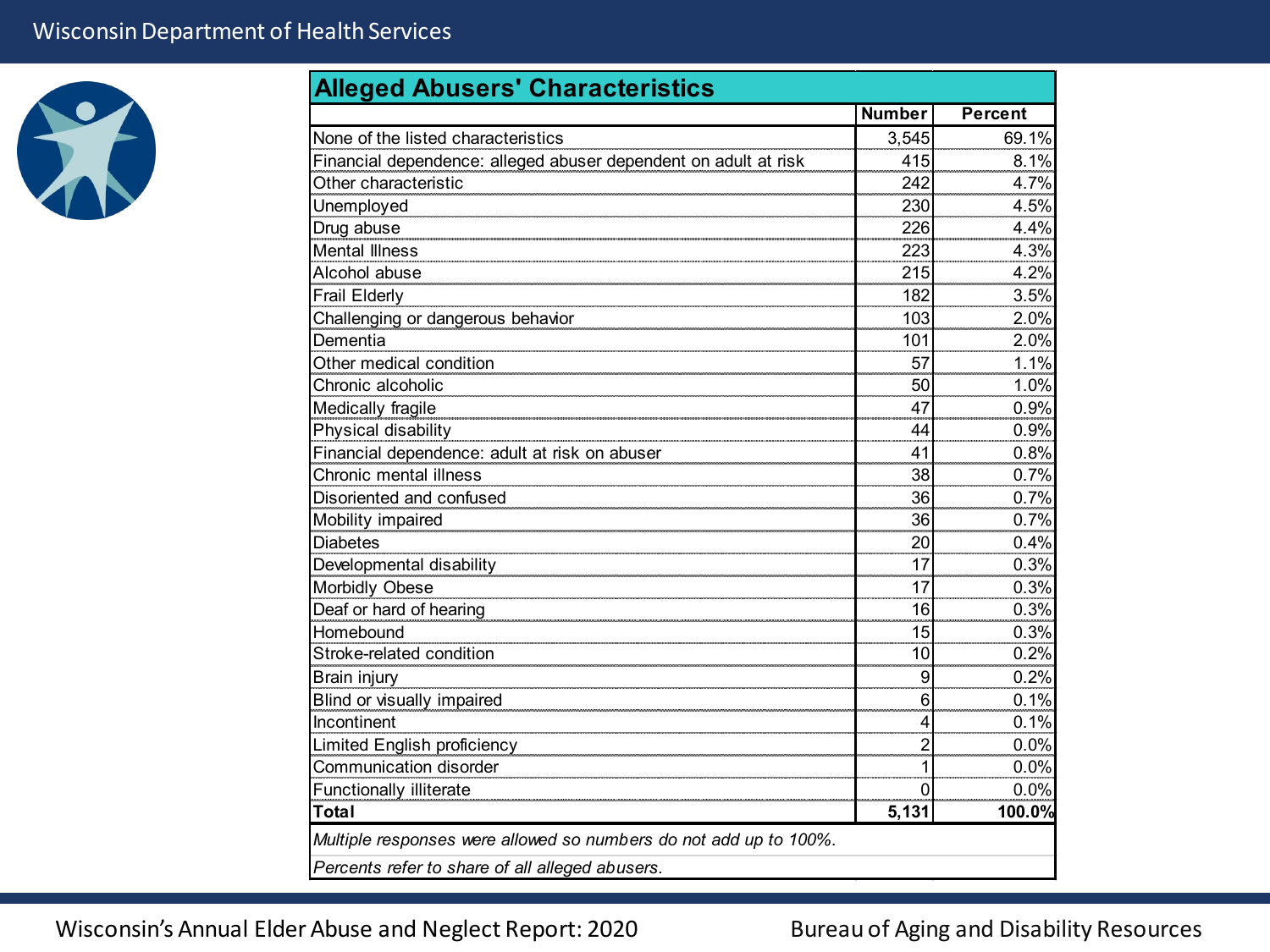

| <b>More than One Alleged Abuser?</b> |        |                |
|--------------------------------------|--------|----------------|
|                                      | Number | <b>Percent</b> |
| INo, one alleged abuser only         | 4,969  | 96.8%          |
| Yes                                  | 162    | 3.2%           |
| Total                                | 5,131  | 100.0%         |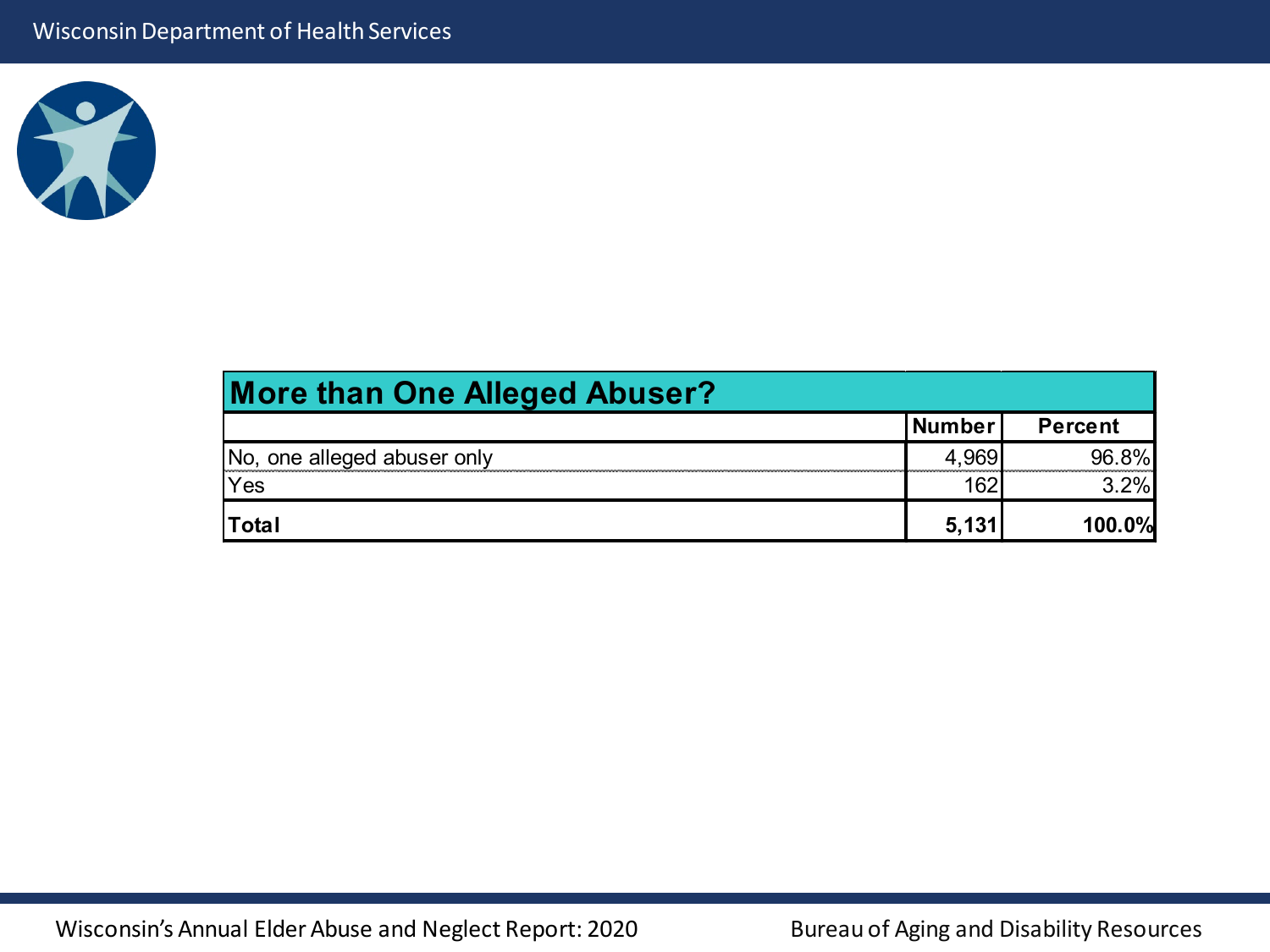

| <b>Was Hurt or Harm Substantiated?</b> |        |                |
|----------------------------------------|--------|----------------|
|                                        | Number | <b>Percent</b> |
| <b>Substantiated</b>                   |        | 47.5%          |
| Unsubstantiated                        | 2.872  | 30.3%          |
| Unable to substantiate                 |        | 22.2%          |
| <b>Total</b>                           | 9.473  | 100.0%         |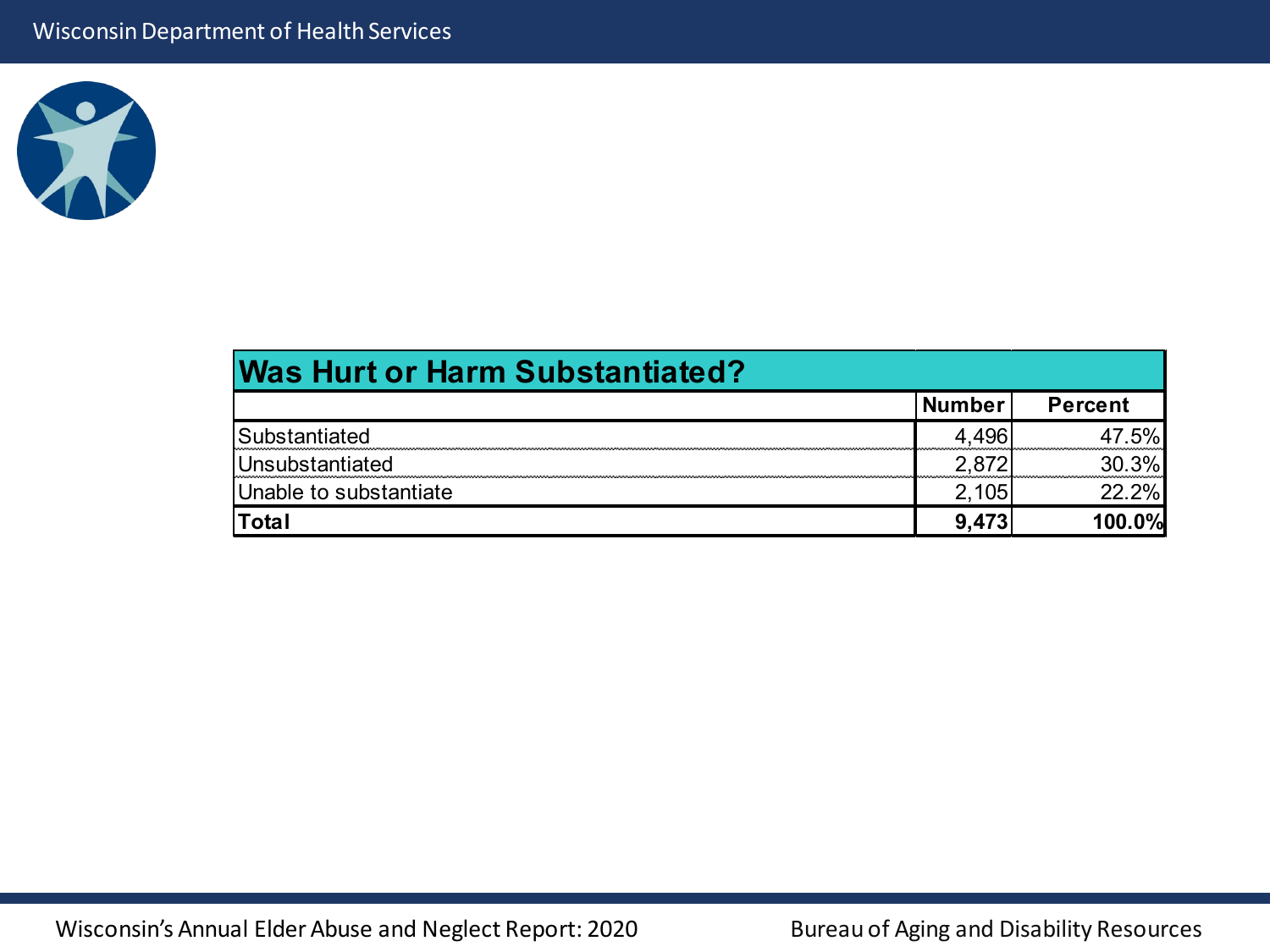

| <b>Actions Taken to Assist Elder Adult at Risk</b>                                                                              |               |                |
|---------------------------------------------------------------------------------------------------------------------------------|---------------|----------------|
|                                                                                                                                 | <b>Number</b> | <b>Percent</b> |
| Services offered-some accepted                                                                                                  | 1,703         | 18.0%          |
| Services offered-not accepted                                                                                                   | 1,633         | 17.2%          |
| Services not needed                                                                                                             | 1,625         | 17.2%          |
| Referral to law enforcement or Department of Justice                                                                            | 1,173         | 12.4%          |
| Services offered-all accepted                                                                                                   | 1,094         | 11.5%          |
| Investigation not accepted                                                                                                      | 902           | 9.5%           |
| Guardian referral                                                                                                               | 642           | 6.8%           |
| <b>Outreach continues</b>                                                                                                       | 607           | 6.4%           |
| Referral made to other agency                                                                                                   | 599           | 6.3%           |
| Protective services placement                                                                                                   | 447           | 4.7%           |
| Other disposition                                                                                                               | 400           | 4.2%           |
| Other legal action                                                                                                              | 217           | 2.3%           |
| Referral to regulatory authority                                                                                                | 82            | 0.9%           |
| Response or investigation continues                                                                                             | 70            | 0.7%           |
| Mental health commitment                                                                                                        | 47            | 0.5%           |
| Referral to protection or advocacy agencies                                                                                     | 36            | 0.4%           |
| Referral to caregiver misconduct registry                                                                                       | 32            | 0.3%           |
| Services needed are not available                                                                                               | 32            | 0.3%           |
| Referral to detoxification services                                                                                             | 13            | 0.1%           |
| Referral made to state agency                                                                                                   | 10            | 0.1%           |
| <b>Total</b>                                                                                                                    | 9,473         | 100.0%         |
| Percents refer to share of all reports showing this action. Multiple responses are allowed so<br>numbers do not add up to 100%. |               |                |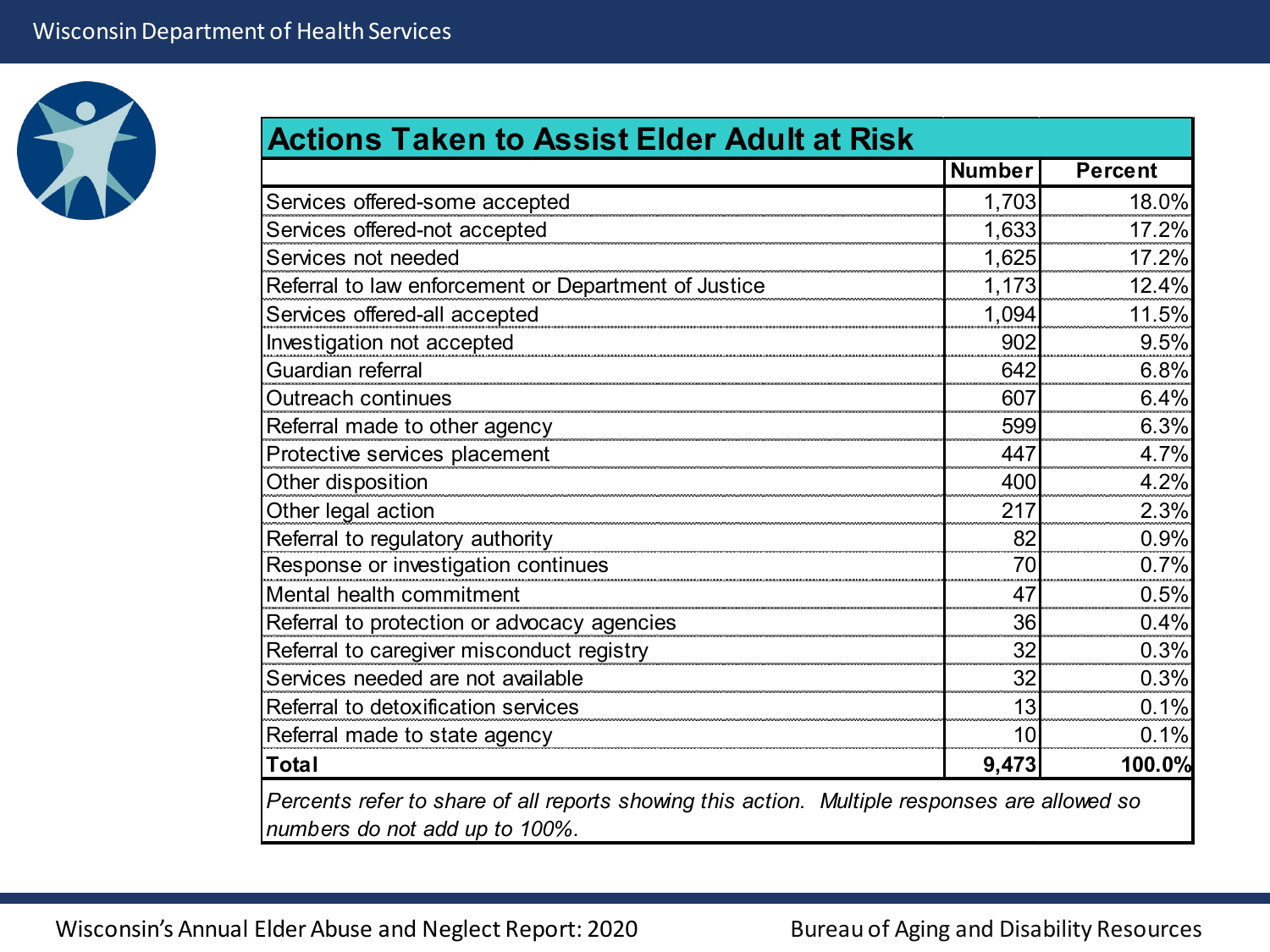

| <b>Services Planned for Elder Adult at Risk</b>                                                                                          |               |                |
|------------------------------------------------------------------------------------------------------------------------------------------|---------------|----------------|
|                                                                                                                                          | <b>Number</b> | <b>Percent</b> |
| Service coordination                                                                                                                     | 2,280         | 24.1%          |
| Advocacy or legal services                                                                                                               | 1,768         | 18.7%          |
| Facility-based care                                                                                                                      | 1,261         | 13.3%          |
| Community-based aids or services                                                                                                         | 1,247         | 13.2%          |
| Substitute decision-making                                                                                                               | 1,168         | 12.3%          |
| <b>Medical services</b>                                                                                                                  | 508           | 5.4%           |
| Other services planned                                                                                                                   | 259           | 2.7%           |
| Daycare services or treatment                                                                                                            | 208           | 2.2%           |
| Emergency response services                                                                                                              | 199           | 2.1%           |
| Transportation                                                                                                                           | 158           | 1.7%           |
| Domestic violence or sexual assault victim services                                                                                      | 119           | 1.3%           |
| Total                                                                                                                                    | 9,473         | 100.0%         |
| Percents refer to share of all reports showing this service planned. Multiple responses were<br>allowed so numbers do not add up to 100% |               |                |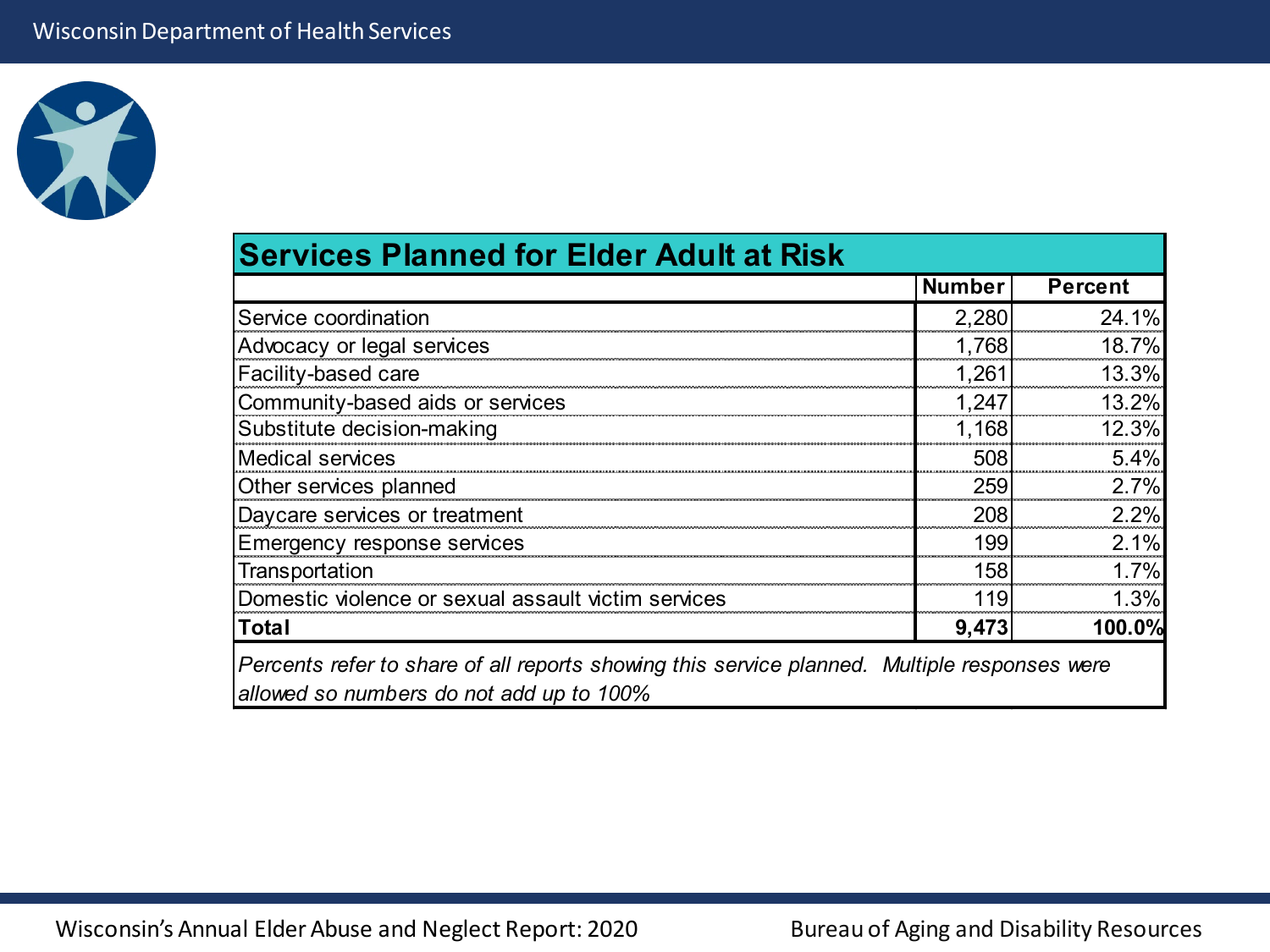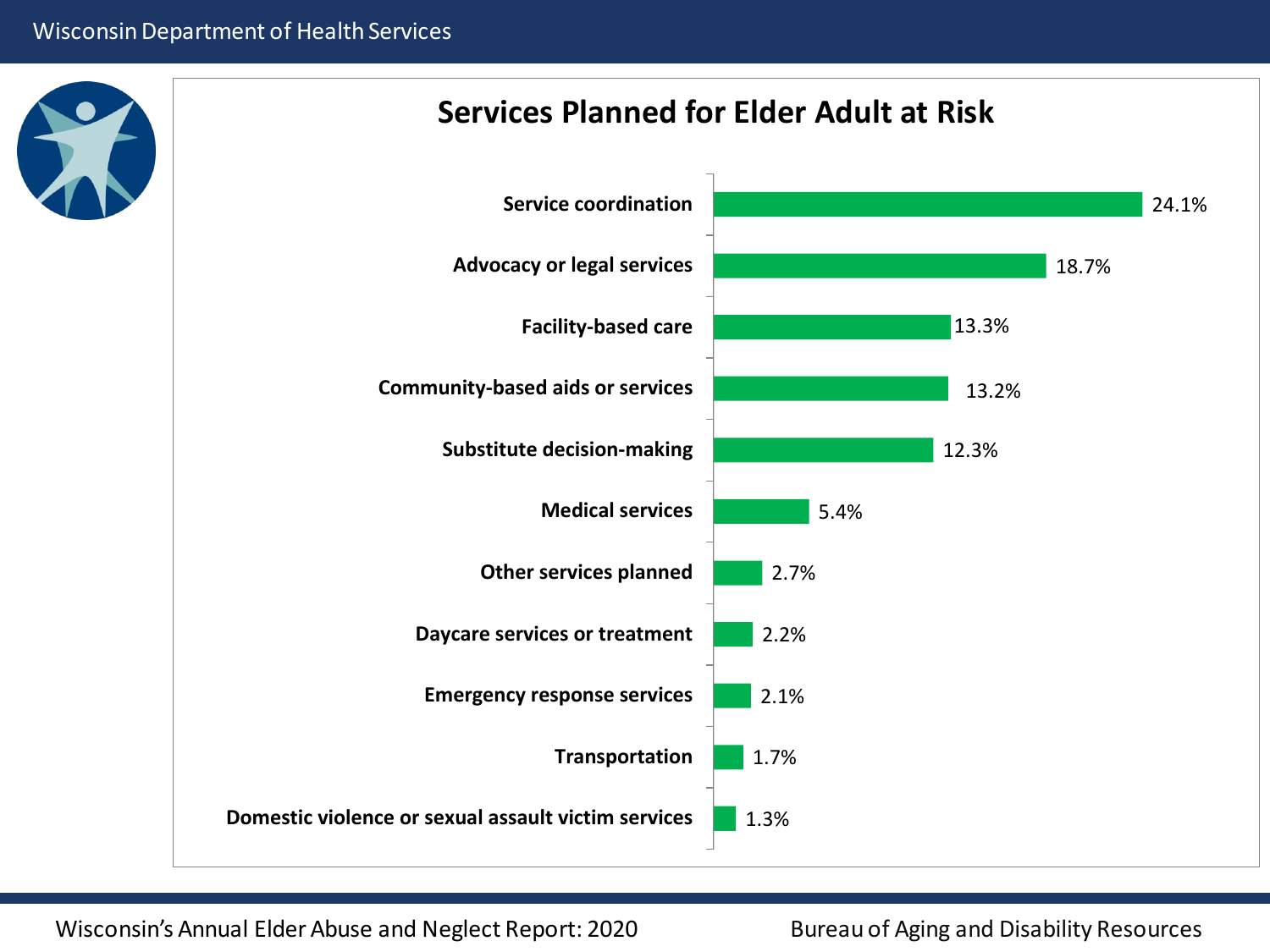

| <b>Services Planned for Alleged Abuser(s)</b>                                             |        |                |
|-------------------------------------------------------------------------------------------|--------|----------------|
| <b>Service</b>                                                                            | Number | <b>Percent</b> |
| No services planned                                                                       | 4,036  | 88.2%          |
| Service coordination                                                                      | 254    | 5.5%           |
| Advocacy or legal services                                                                | 235    | 5.1%           |
| Other services planned                                                                    | 84     | 1.8%           |
| Community-based aids or services                                                          | 50     | 1.1%           |
| Facility-based care                                                                       | 39     | 0.9%           |
| Substitute decision-making                                                                | 38     | 0.8%           |
| <b>Medical services</b>                                                                   | 30     | 0.7%           |
| Daycare services or treatment                                                             | 20     | 0.4%           |
| Transportation                                                                            |        | 0.1%           |
| Emergency response services                                                               |        | 0.1%           |
| Domestic violence or sexual assault victim services                                       |        | 0.0%           |
| Total                                                                                     | 4,577  | 100.0%         |
| Multiple responses were allowed so numbers do not add up to 100%.                         |        |                |
| Percents refer to share of all incidents in which abuse or neglect was alleged (n=4,577). |        |                |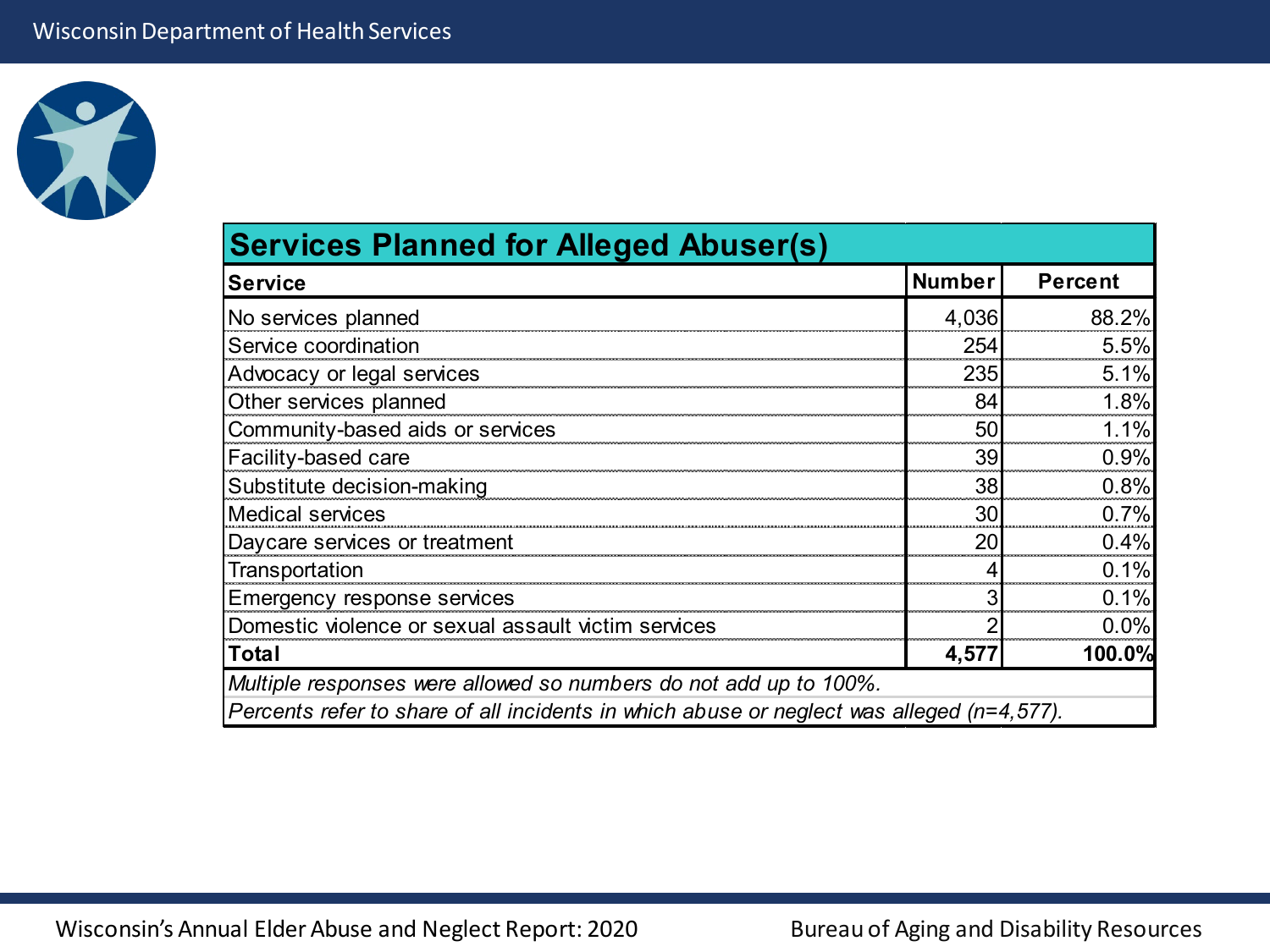